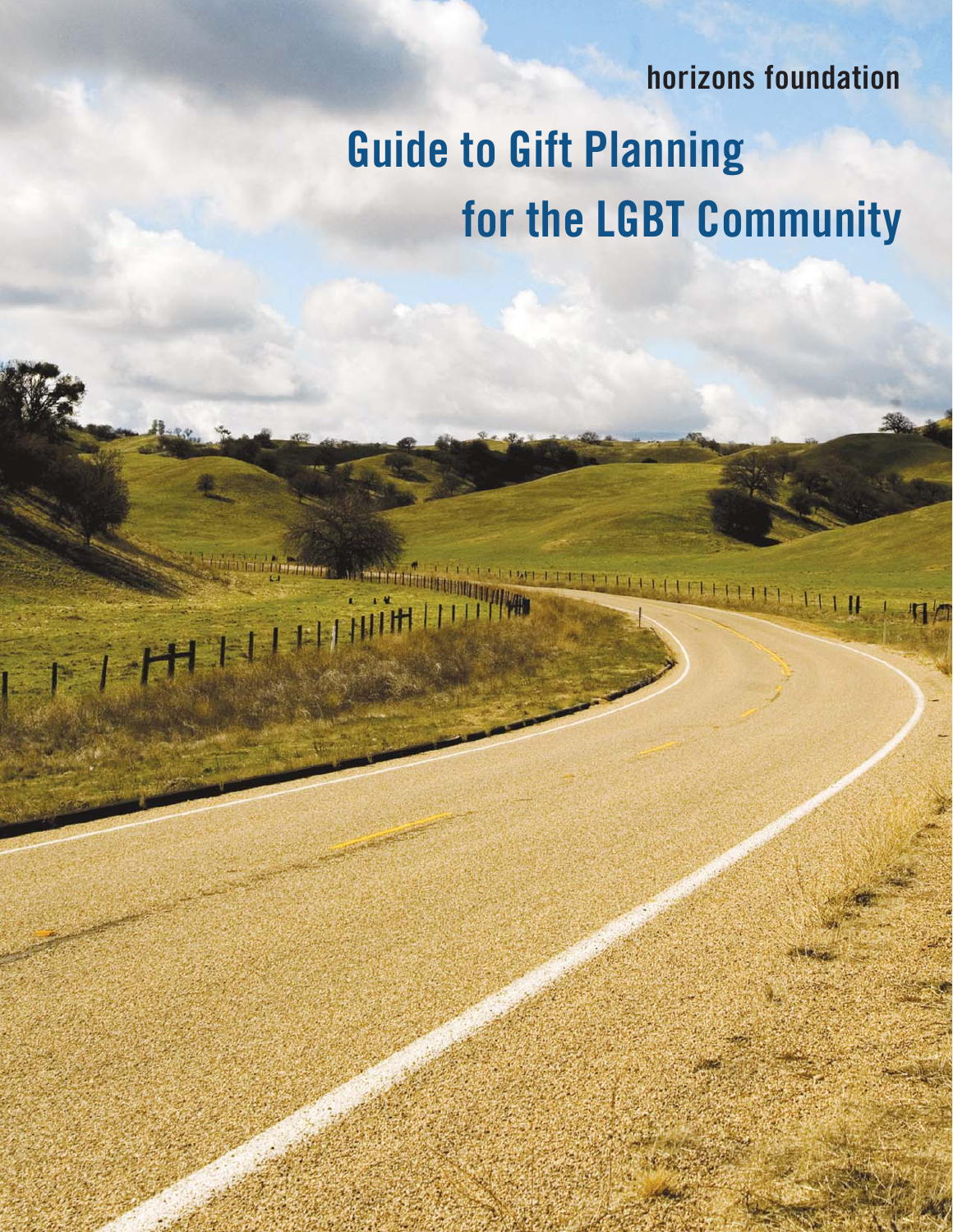## **About Horizons Foundation**

**This guide was created by Horizons Foundation, a philanthropic social justice organization, as a resource for LGBT people throughout the Bay Area and beyond. Founded in 1980, Horizons has made grants totaling more than \$20 million to hundreds of nonprofits serving and advocating for the LGBT community. The foundation has also helped thousands of individuals support the community in ways that reflect their personal values—and often realize favorable planning and tax benefits at the same time. Whether that means an unrestricted endowment gift, an endowed fund in the donor's name, or a gift to a particular organization or issue, Horizons is committed to helping you create a legacy that is meaningful both for you and for our community.**

**Horizons is proud to partner with nonprofit organizations serving the LGBT community both by making grants to them and by helping them increase the support they receive through planned gifts.**

**Horizons would be honored to advise you. (There are no fees for this service.) Please feel free to contact us at 415.398.2333. LGBT organizations are also welcome to contact the foundation about using and adapting this guide for their own planned giving programs.**

Horizons Foundation 870 Market Street, Suite 728 San Francisco, CA 94102 (t) 415.398.2333 (f) 415.398.4733 (w) www.horizonsfoundation.org Federal Tax ID #94-2686530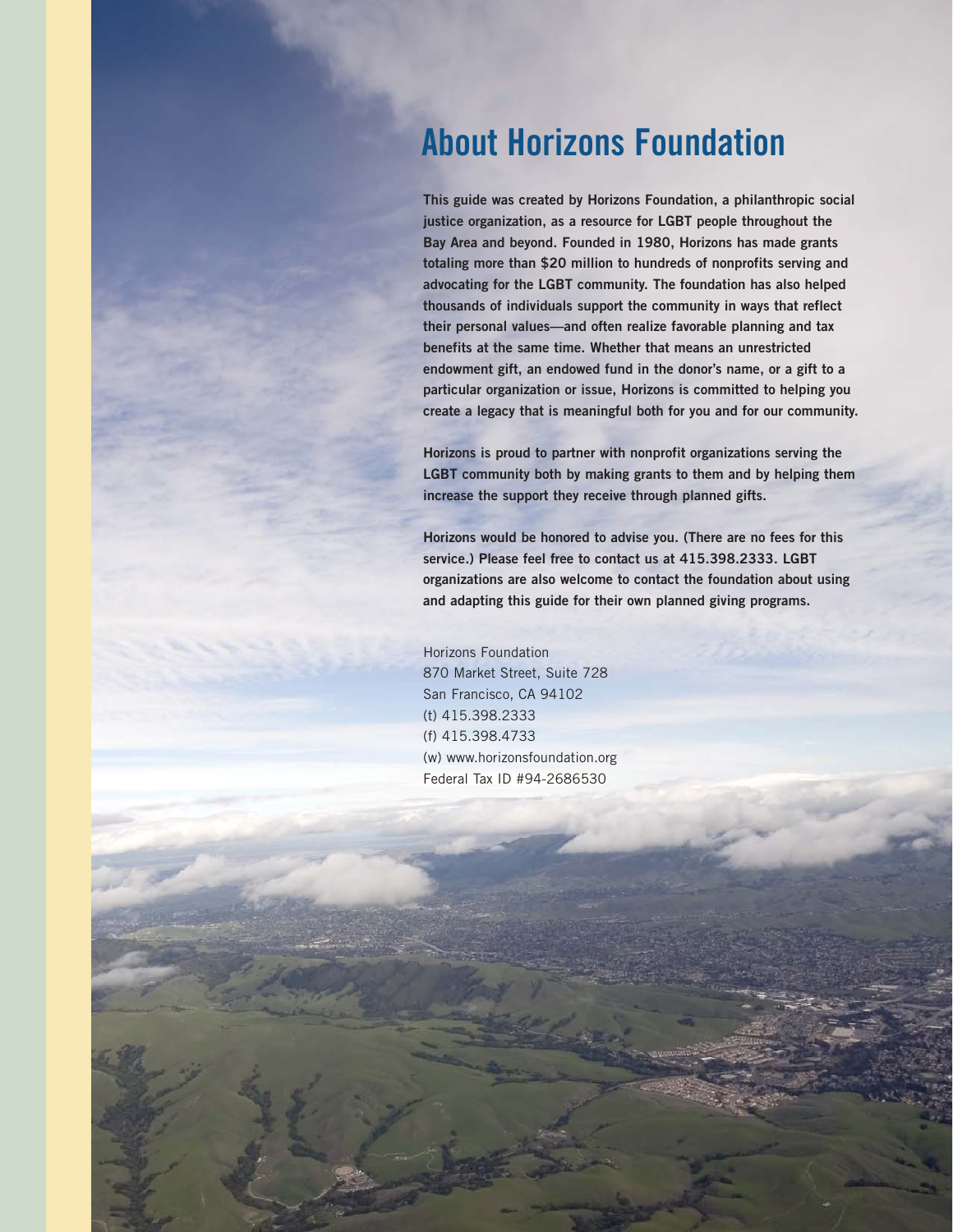## **Contents**

| <b>Why is Gift Planning So Important?</b>         | 2              |
|---------------------------------------------------|----------------|
| <b>Planning Benefits You</b>                      | $\overline{2}$ |
| Planning Benefits Your Community                  | 3              |
| How to Use This Guide                             | 3              |
| <b>Where Do I Start?</b>                          | 4              |
|                                                   |                |
| What Do I Want My Charitable Gifts to Accomplish? | 6              |
| Different Gifts, Different Kinds of Impact        | 6              |
| Different Gifts, Different Focus                  | $\overline{7}$ |
| Things to Think About                             | $\overline{7}$ |
| <b>LGBT Community Endowment Fund</b>              | 9              |
|                                                   |                |
| <b>What Kind of Assets Can I Give?</b>            | 10             |
| Cash                                              | 10             |
| <b>Appreciated Securities</b>                     | 10             |
| <b>Real Estate</b>                                | 10             |
| <b>Retirement Accounts</b>                        | 11             |
| Life Insurance                                    | 11             |
| <b>Closely Held Stock</b>                         | 11             |
| <b>Personal Property</b>                          | 11             |
| What Tools Can I Use to Make a Planned Gift?      | 12             |
| <b>Bequests</b>                                   | 12             |
| <b>Testamentary Donor-Advised Funds</b>           | 14             |
| <b>Retirement Fund Gifts</b>                      | 15             |
| Life Insurance Gifts                              | 16             |
| <b>Charitable Remainder Trusts</b>                | 17             |
| <b>Charitable Lead Trusts</b>                     | 20             |
| <b>Real Estate Gifts</b>                          | 21             |
| <b>What are My Next Steps?</b>                    | 23             |
| <b>Conclusion</b>                                 | 24             |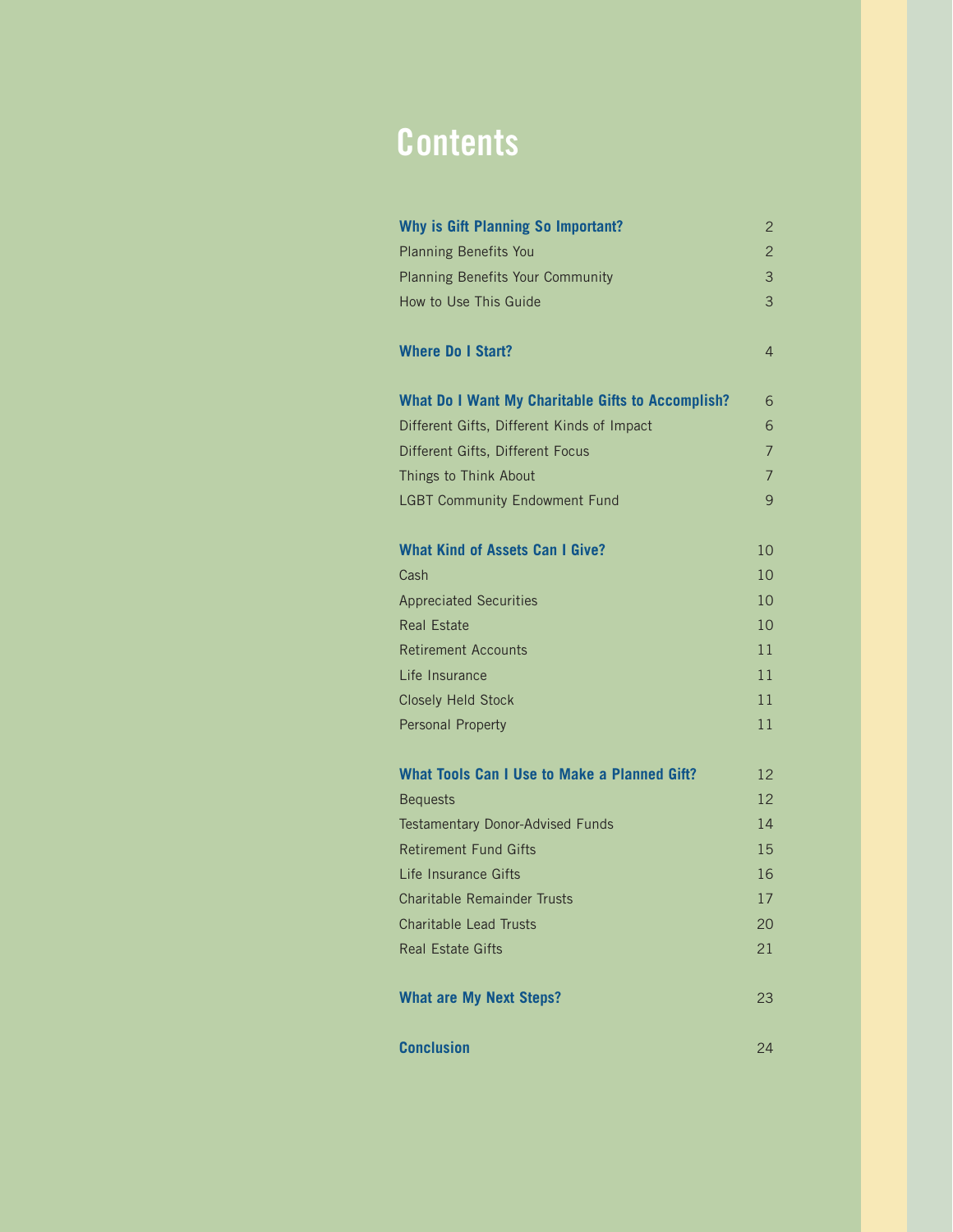## **Why is Gift Planning So Important?**

Let's face it: many of us put off planning for the future. Maybe we do so because it seems very complicated. Or maybe we're afraid to think about death. Or maybe we think our "estate" is too small for planning to matter, or we don't expect to have an estate at all. But gift planning doesn't have to be complicated. And, far from being somber, it's really about defining of your own life and legacy—no matter how many or how few assets you have—and providing for the people and causes you care about

Not planning, of course, means letting someone else plan for you—and in estate planning, that means the government's plan. If you are like most lesbian, gay, bisexual, and transgender (LGBT) people, the government's plan is likely to be very different from what you would want, particularly while laws related to domestic partnership, marriage, and adoption remain in flux. The state will not necessarily recognize your partner, your family or friends, or causes you care about—unless you take action. In fact, without the right planning, only the state or your legal relatives—no matter how distant—would determine the disposition of your assets, or even make fundamental medical, legal, and financial decisions if you become incapacitated prior to your death.

Gift planning is an opportunity. It's an opportunity to provide assets for yourself and those you love. It's an opportunity to give back to your community. It's an opportunity to ensure that your legacy reflects your life's work, your values, and your commitments. For LGBT people, it can be an opportunity to help create a world free of the discrimination and isolation that so many of us have experienced. Best of all, your planning can address all of these goals—you don't have to choose just one.

Quite simply, with a plan in place, you write your own legacy.

## **Planning Benefits You**

Planned gifts can offer you compelling benefits:

- Giving you the peace of mind of knowing that your wishes will be carried out for your loved ones and the causes you care about
- Providing income streams for yourself or your loved ones
- Deducting a portion of a gift to be made in the future as an immediate charitable contribution
- Avoiding or reducing capital gains taxes on the sale of assets that have risen in value
- Memorializing your commitment to the LGBT community through a named endowed fund
- Knowing that the assets you carefully assembled over your lifetime will be managed and distributed according to the highest standards

Many LGBT organizations also have ways that they recognize donors who have made planned gifts to them. Tell the charity about your plans and let them say thanks to you directly, if desired. And don't underestimate the impact of your letting your intentions be known—your example may well inspire others to make gift provisions in their own plans.

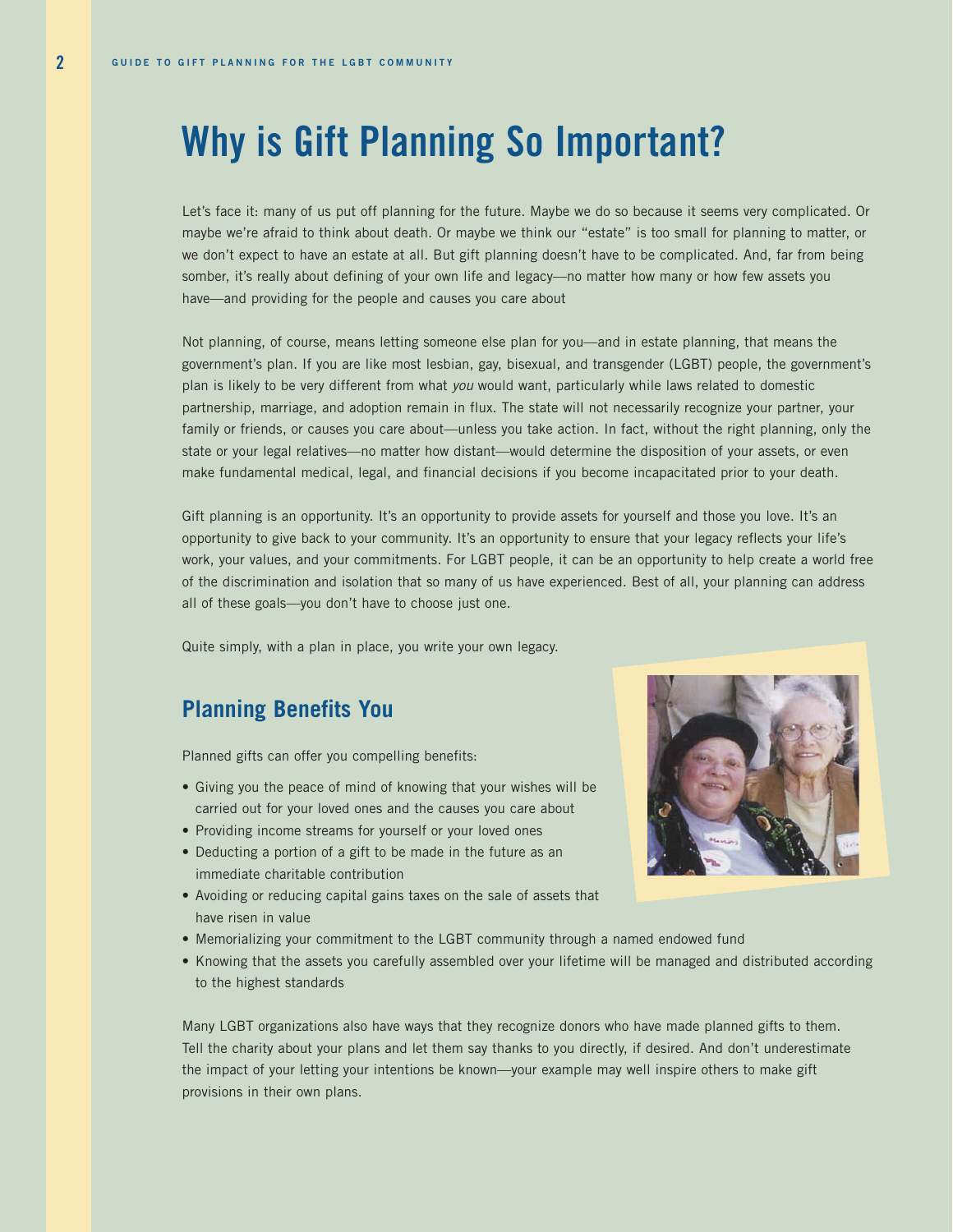## **Planning Benefits Your Community**

By almost any measure, LGBT people have made tremendous gains in the past few decades. Yet even our basic human rights remain far from secure. Our organizations lack a stable source of funding even to meet our community's most vital needs. In fact, because many LGBT organizations are young—as the LGBT movement is still young—they are also fragile. Meanwhile, those who oppose our freedom, our families, and our love have financial resources far greater than our own.1

Together, we have the power to create a different world—forever.

Your planned gift—whether to a particular LGBT organization or to a shared resource like the LGBT Community Endowment Fund at Horizons Foundation—will help propel our movement and community organizations from fragility to strength, provide steady support through inevitable economic and political changes, and help ensure that our community can address needs and threats that we can't predict today. The simple fact is that, for most of us, we can give far more generously from our total asset base than our annual incomes, particularly given the high cost of living in the Bay Area. Whether that means \$500 or \$5 million, there's no such thing as an insignificant planned gift.

Many of us have truly been on the frontlines of history, whether we're lifelong activists or simply individuals living our lives as lesbians, gay men, bisexuals, and transgender people in our communities. Sometimes against great odds, we've created organizations, formed families, raised money, cared for those in need, celebrated, and mourned in a world that still doesn't regard us as equals. We've built a vibrant and diverse communitynow we have the opportunity to secure its future.

## **How to Use This Guide**

This Guide to Gift Planning for the LGBT Community is intended to help you learn how to make a major difference with your legacy and to use gift planning as a powerful tool for merging your passions with the needs of the community. It's important to remember that you can accomplish multiple goals with your estate, providing for your partner, your family, your children, your friends, and your community. Neither are you limited to supporting just one organization or interest area. The guide also highlights how planned gifts to LGBT causes are the key to securing our community's financial future.

In the pages that follow, you'll find information that will help you move forward in your gift planning:

- Taking stock of your goals and what you want your gifts to accomplish
- Learning about different types of assets and vehicles for giving
- Finding out more about how you can support your favorite LGBT causes
- Reviewing the next steps for completing your plans

This guide is offered as a resource to the LGBT community, but it is no substitute for professional legal and financial advice. We strongly recommend consulting with an attorney, accountant, and/or financial planner before completing any legal documents.

1 As an example of the disparity in resources that the LGBT community faces, the annual budget of the largest anti-LGBT group in the U.S. is about the same as the combined budgets for the top ten largest LGBT organizations. Movement Advancement Project, 2009 Standard Annual Reporting: A Financial and Operating Overview of the LGBT Movement and its Leading Organizations, 2009.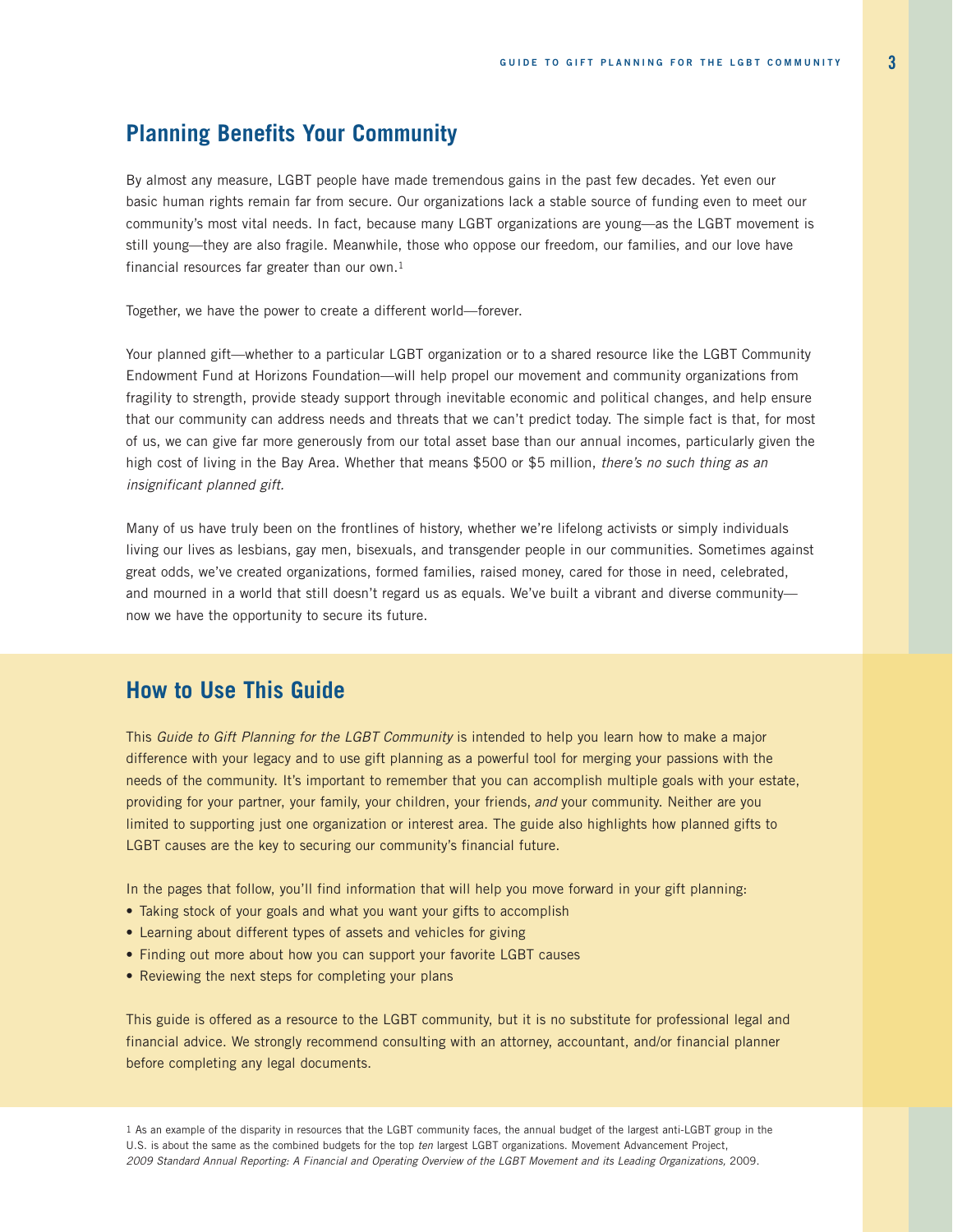## **Where Do I Start?**



Gift planning can seem overwhelming, particularly for LGBT people whose relationships may not fall neatly into the categories defined by current laws.

The table below will help you get started—it shows different types of planned gifts and when they might be right for you.<sup>2</sup> By matching them with your goals and needs, you can start figuring out how to create the legacy you want.

## **Planning now, giving later**

### **Bequests, Wills, Living Trusts, Life Insurance, Retirement Accounts**

If you want to support the LGBT community but need the assets during your lifetime, a bequest made through a will or trust, or a gift of life insurance or a retirement account, may be the best vehicle. All of these are quite simple to do, either by adding language to your will/trust or by naming an LGBT nonprofit you care about as the beneficiary of your life insurance policy or retirement plan after your death.

## **BENEFITS:**

- This method of giving is simple and accessible to almost anyone, whatever your financial circumstances.
- Your future gift to a nonprofit doesn't impact the resources available to you now.
- You may be able to make a larger gift than you could make during your lifetime.
- Your gift may lower the tax burden on your estate.

## **Giving the asset now, receiving the income for life**

#### **Charitable Remainder Trust (CRT)**

You may want to continue receiving income from an asset, especially during retirement, and provide for a substantial future gift to support the community. With a CRT, you can also minimize capital gains and income taxes. To set up a CRT, you can transfer securities, real estate, cash, or other assets to a trust that will ultimately benefit a nonprofit, but you retain the right to receive income for life or for a set number of years.

### **BENEFITS:**

- A CRT gives you a source of steady income.
- You can receive immediate income-tax benefits and eliminate or lower estate and gift taxes.
- You can make a charitable gift while maintaining, or enhancing, your current standard of living.

2 This table was adapted from a planned giving booklet published by Pride Foundation.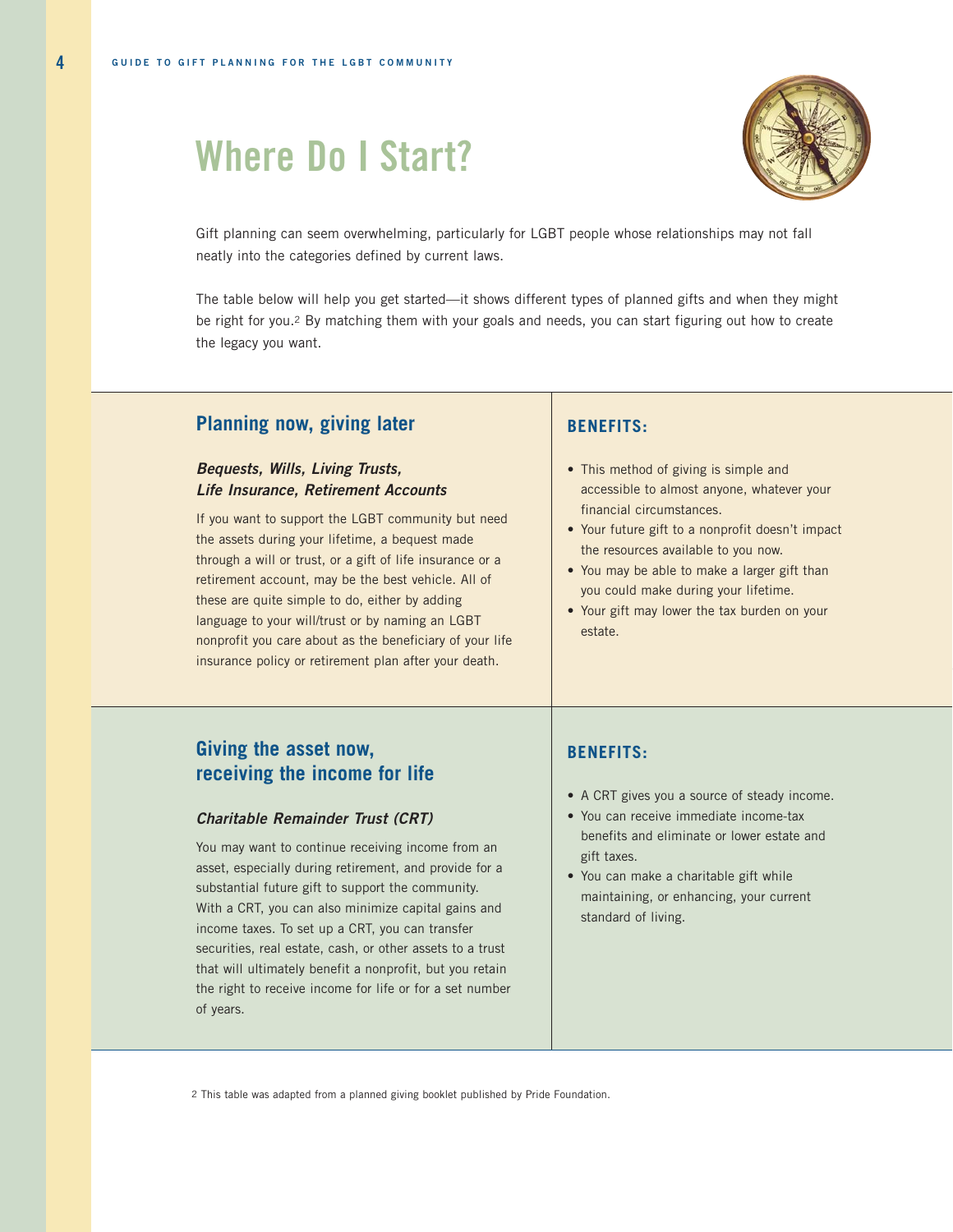## **Supporting the community now, heirs getting the principal later**

### **Charitable Lead Trust**

If you are in a high gift- and estate-tax bracket, you may wish to consider a charitable lead trust. This allows you to set up a trust for a set number of years, after which the assets pass to your partner or other heirs. Meanwhile, the beneficiary LGBT organization receives the income annually for the term of the trust, putting it to work for the LGBT community.

## **Giving property while retaining the right to use it**

#### **Retained Life Estate**

You might consider giving a home, vacation home, or other residence to an LGBT nonprofit whose work you support, while retaining the right to use the property during your life. This provides you with an immediate tax deduction, and the nonprofit assumes ownership rights after your lifetime. This vehicle is particularly useful if you have more than one home or your home is your major asset.

## **Using property as part gift, part sale**

#### **"Bargain Sale" Real Estate**

You can sell your home, vacation home, or other residence to your favorite nonprofit at below-market rate and receive a charitable deduction for the difference between the sale price and the higher fair market value.

## **Making a gift today**

#### **Cash, Securities, Real Estate**

If you have adequate resources to take care of yourself and the people you love, you might decide to make an outright gift of cash, appreciated securities, real estate, or tangible personal property. The LGBT nonprofit can use an outright gift immediately, and you qualify for immediate tax deductions.

### **BENEFITS:**

- Your gift goes right to work, during your lifetime.
- The trust minimizes or eliminates gift and estate taxes.
- Any growth in principal during the trust term passes to your heirs without gift or estate tax.

### **BENEFITS:**

- You get an immediate tax deduction.
- You can make a sizeable gift without liquidating your property.
- You can use the property during your lifetime.
- You relieve your heirs of the difficulties associated with selling property.

### **BENEFITS:**

- You can make a significant gift while retaining the majority of your equity.
- You receive an immediate tax deduction.
- You avoid capital gains tax on the portion of the transaction that is considered a gift.
- You relieve yourself or your heirs of the difficulties associated with selling property.

### **BENEFITS:**

- Your gift goes to work right away, meeting the community's current needs.
- You get to see your gift make a difference.
- You get an immediate tax deduction.
- You avoid capital gains tax on appreciated assets, including stock and real estate.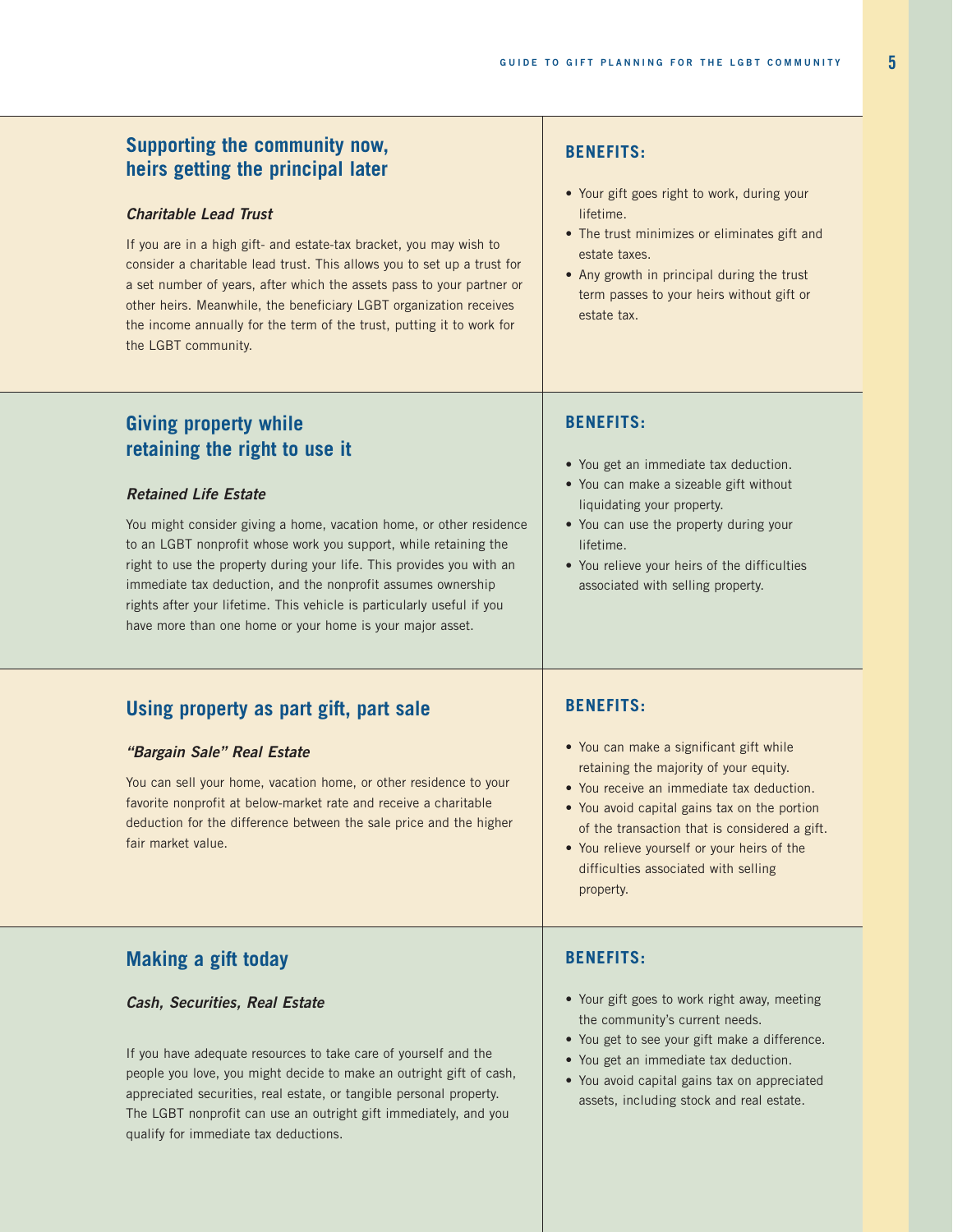## **What Do I Want My Charitable Gifts to Accomplish?**

When you make a gift plan, you have the opportunity to consider carefully what you want to accomplish with the legacy you leave. For many people, this means taking care of your loved ones while also supporting specific organizations, interests you're passionate about, and/or your wider community. With your goals in mind, you can choose the best way to meet them.

This section provides a framework for understanding different giving options to support the LGBT community.

## **Different Gifts, Different Kinds of Impact**

As you begin your planning, it's important to consider what kind of impact you want your gift to make for the nonprofit(s) you support. There are three general types of gifts, each of which is best for a certain type of impact:

## **Outright Gift**

Larger, one-time impact made immediately

**Spend-down Gift** Less annual impact, but spread over multiple years

### **Endowed Gift** Smaller annual impact, support provided in perpetuity

- An *outright gift* gives assets directly to the beneficiary all at once. For example, an outright gift to your favorite LGBT nonprofit lets it put the resources to work right away on pressing needs, whether funding much-needed services for their clients or taking advantage of a time-sensitive opportunity.
- An endowed gift is held in perpetuity, with payouts (typically around 5%) coming from the interest and earnings generated by the endowed funds. An endowed gift provides stable, dependable resources for the long-term health of an organization, cause, or community you care about. Many donors prefer endowed gifts not only because they give vital long-term support, but also because an endowed gift often offers a powerful way to mark a personal legacy.
- A spend-down gift lies between these two, combining the dependability of an endowed gift (though only for a fixed number of years) with the more concentrated impact of an outright gift (though at a more moderate level). An example of such a gift would be a bequest to a nonprofit that is spread over five years, with one fifth of the total gift going to the organization each year.

For more details on different types of planned gifts, see What Tools Can I Use to Make a Planned Gift? (page 12), talk to your professional advisors, or call Horizons Foundation.

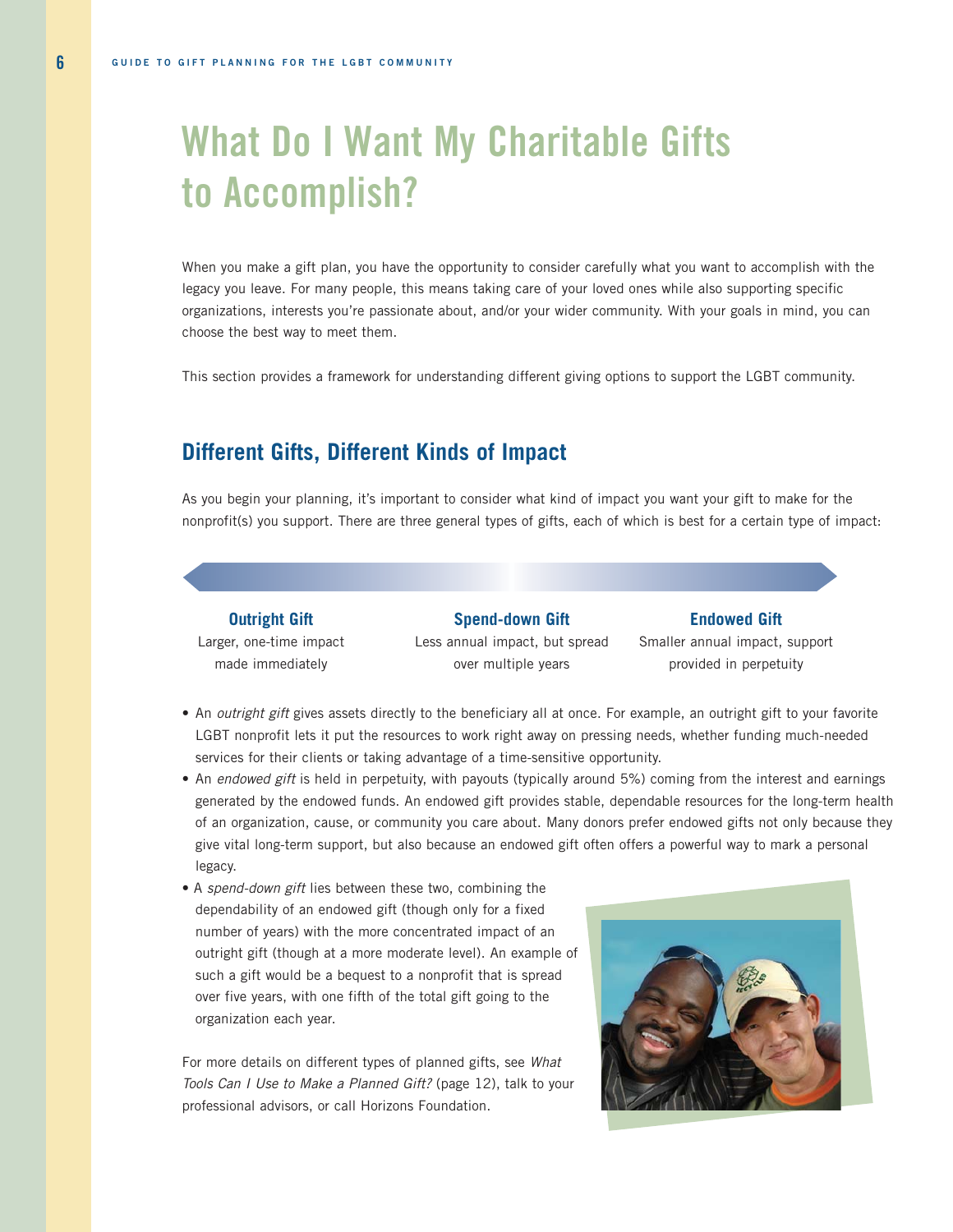## **Different Gifts, Different Focus**

You may also want to consider gifts to the organizations, areas of interest, and communities that are important to you. You can build a plan that supports any or all of these.

**Specific Organization(s)** **Area(s) of Passion and Interest**

### **Whole LGBT Movement and Community**

- You can name one or more *specific organizations* as beneficiaries of your planned gifts. This approach makes sense when you know exactly which organization(s) you wish to benefit.
- You can support more general *areas of passion and interest* (such as the arts, environment, HIV/AIDS, and so on). This is most often and easily done through a planned gift to a community foundation, and is particularly useful for donors who may not know which organization(s) to support or who understand that the organizational landscape is likely to change over time.
- You can make a gift that benefits the whole LGBT movement and community through the power of collective giving by not placing restrictions on how the funds generated by your planned gifts are used. As with creating a legacy to support a particular area of interest, a gift to support the whole community is most easily done through a community foundation.

## **Things to Think About**

As you think about the gifts you want to leave, here are some factors to consider:

• What is the total value of the assets you're giving? Every gift is valuable, so to make the most of it, you'll want to choose the most effective giving vehicle(s) for your giving level. (For example, if you're making a fixed gift of \$1,000, a bequest may be the best option, whereas if you want to create an endowed fund with a restricted purpose, it will be most effective with gifts of \$100,000 or more.)



- How do you feel about the challenges facing your favorite organization(s) and/or the LGBT community? Different situations may benefit more from immediate funds or from long-term support (or somewhere in between).
- If you are thinking about making an impact over a longer period, we recommend moving your focus towards gifts for the entire community, with few or no restrictions. Because none of us can predict what the most urgent issues may be 25 or 50 years from now, such gifts offer the most flexibility for addressing community needs.
- You aren't locked into just one type of gift. You can select different organizations, issues, gift sizes, and so on, according to the legacy you want to leave.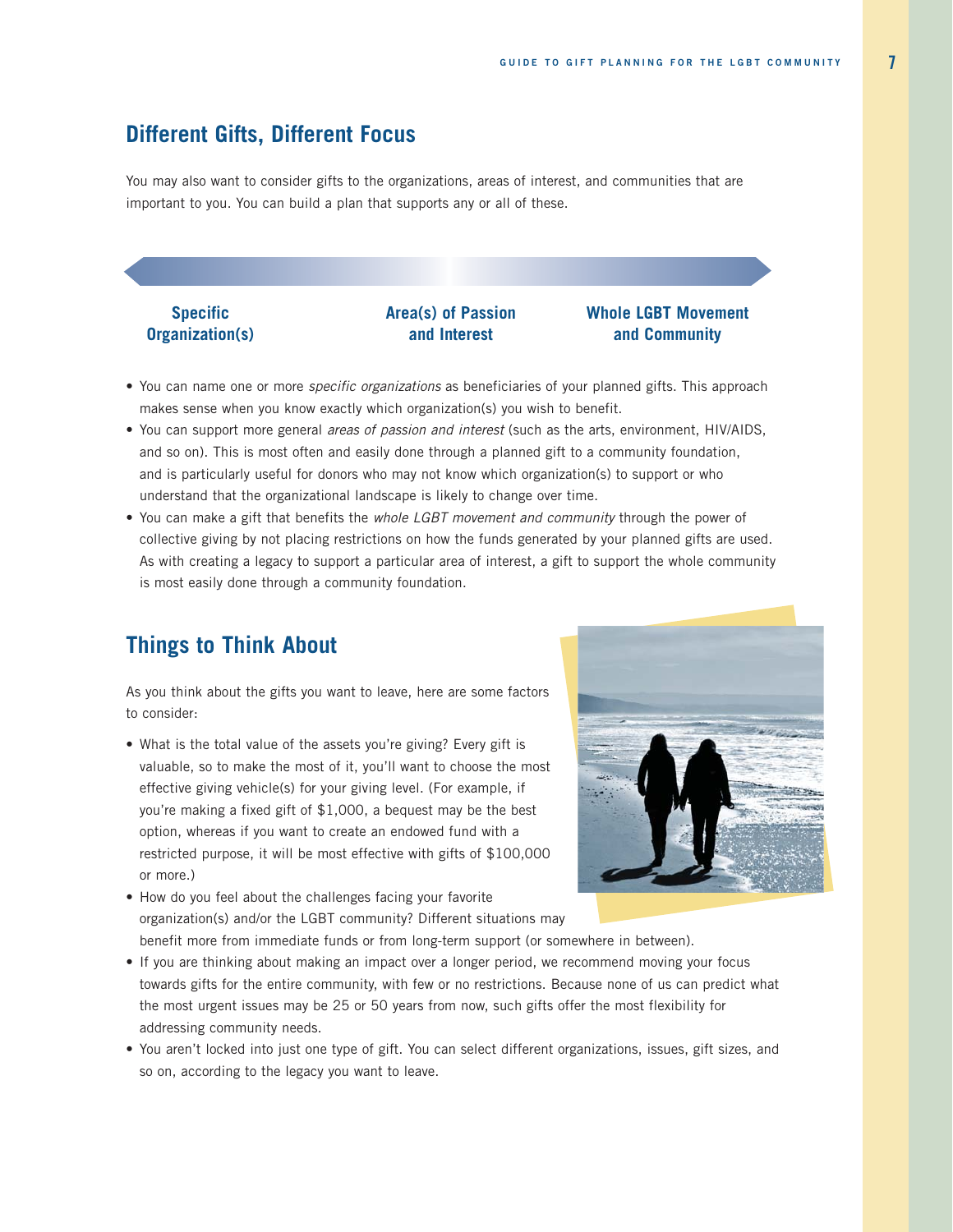









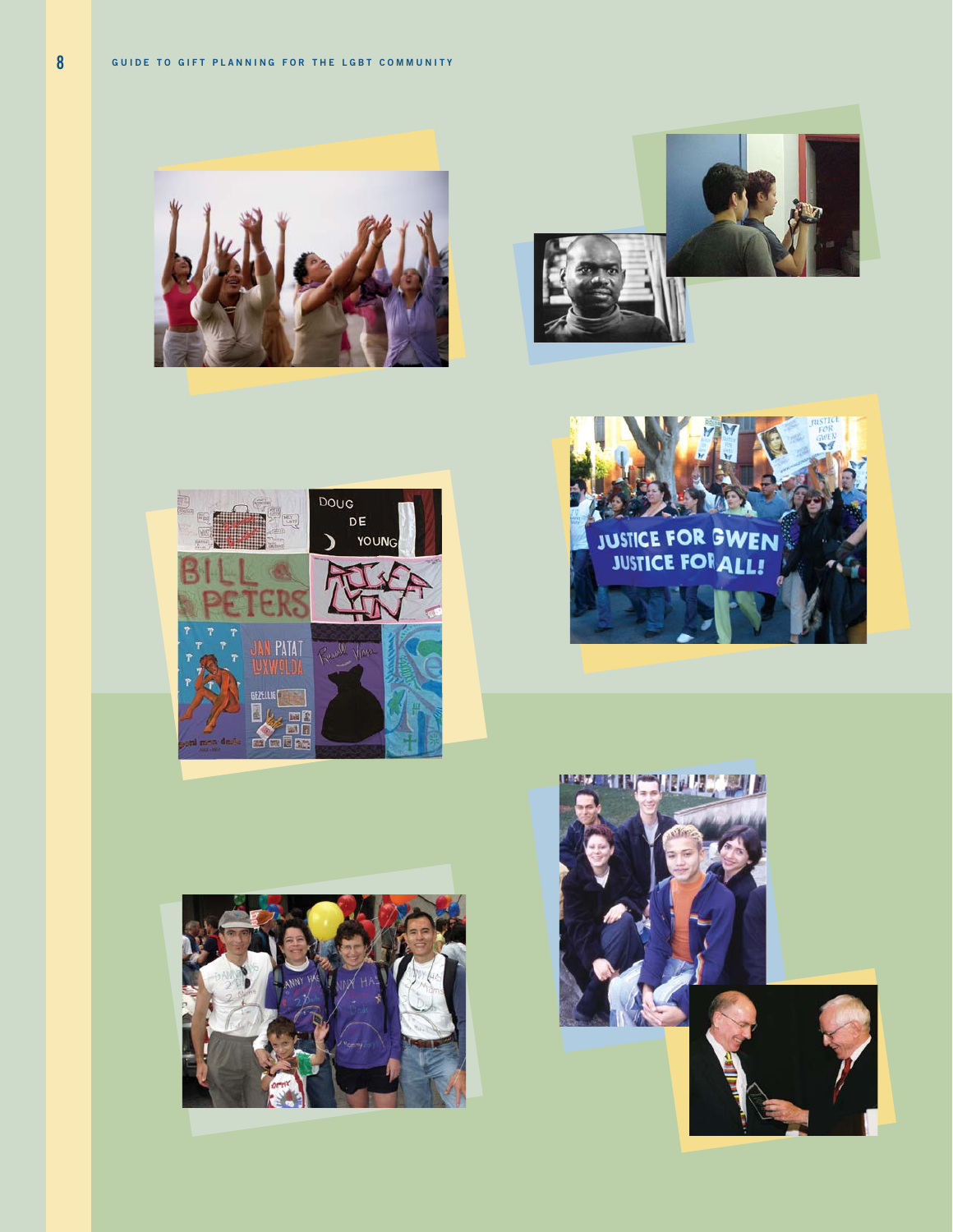## **LGBT Community Endowment Fund**

**LGBT Community** Endowment **FUND** Many people care deeply about their community, but may not know where their gift will do the most good. This is especially true if you are thinking about where your gift will be needed most in 10, 25, or 50 years. None of us really knows what will be most important decades into the future.

That's why Horizons Foundation established the LGBT Community Endowment Fund, which is a single, permanent fund dedicated in perpetuity to the freedom and well-being of our community. The Endowment Fund will be there—forever—to help ensure that the LGBT community can address needs and threats that we can't predict today, and to provide steady support through inevitable economic and political changes.

The LGBT Community Endowment Fund is designed to help donors create personally meaningful legacies and to strengthen and support our community. Through the Endowment Fund, you can make an unrestricted endowment gift, create a special fund that carries your name, or make a gift to support a particular organization or issue (whether within or outside the LGBT community). Depending on your circumstances, you may be able to do all of these.

The LGBT Community Endowment Fund also exists to serve LGBT organizations, which can establish endowments that benefit the nonprofit and are professionally managed by Horizons.

Horizons Foundation's federal tax ID number is 94-2686530. NOTE: Gifts entrusted to Horizons do not need to be focused exclusively on the LGBT community.



**If I'd died in 1979 and left my estate to an organization that couldn't respond to HIV/AIDS, I would have missed an opportunity to fund the most pressing need of a changing community. Because we can't know what's coming, we need a place—an institution like Horizons Foundation—that can use use its resources in ways we can't foretell, to respond to both the challenges and the victories.**

**– David Gleba** 



**The lesbian, gay, bisexual, and transgender community has been an important part of my life, and I want to make sure that our movement is strong for years to come. I want my legacy to be about more than simple dollars. We can show that we believe in the LGBT community and in our collective power to stand up, stand together, and take care of the generations to follow. That's why Horizons Foundation is part of my legacy.**

**– Lia Shigemura**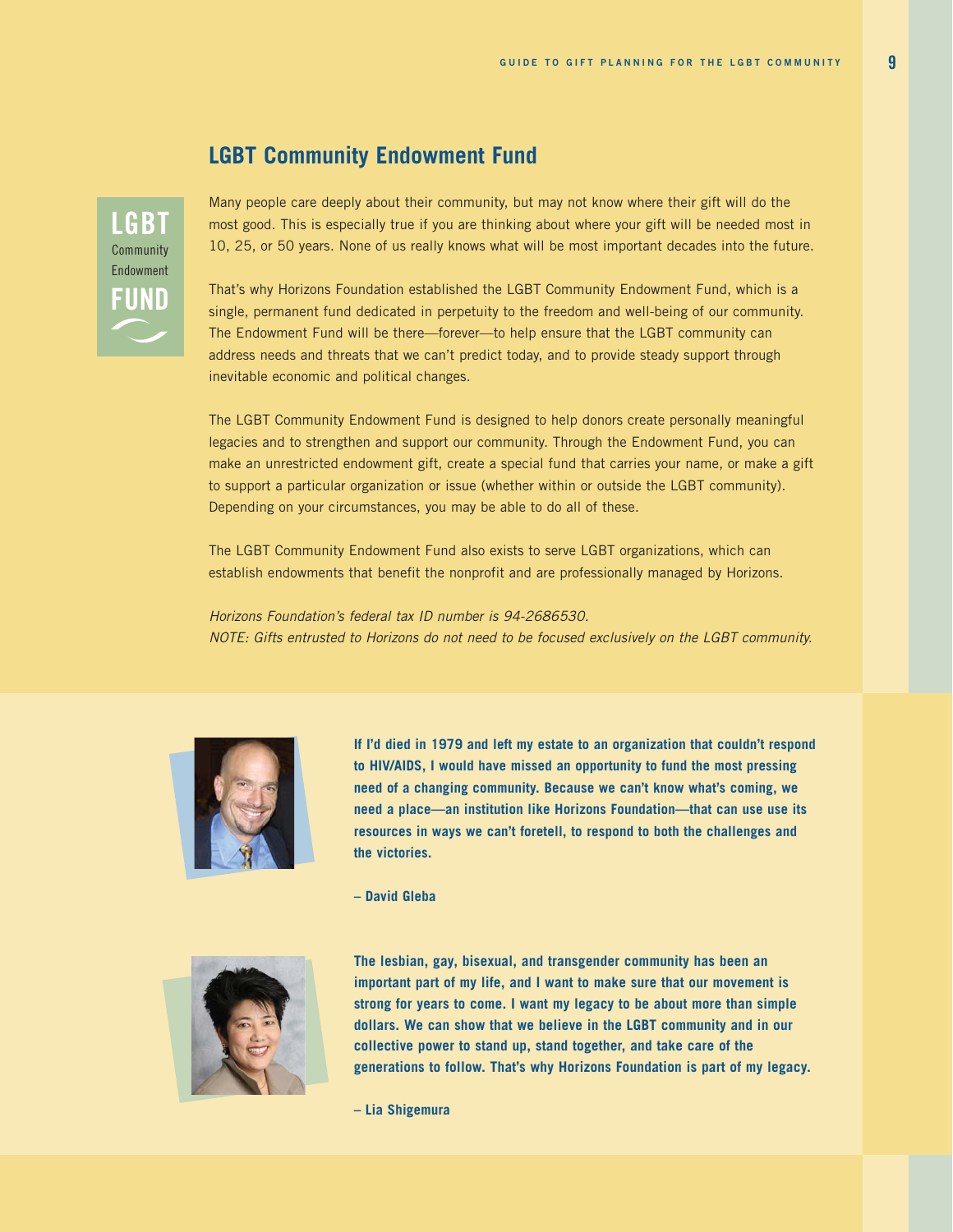## **What Kind of Assets Can I Give?**

Many different types of assets can help support the LGBT community. Although the focus of this guide is on planned giving, most assets—including all the ones briefly described here—can be used for current gifts as well. (The next section includes information about the tools for giving them.)

## **Cash**

Cash—from savings and checking accounts, money market funds, and certificates of deposit (CDs)—is the most flexible asset of all, and can be a simple but important element of your gift planning.

## **Appreciated Securities**

When you make a planned gift of securities (stocks, mutual funds, bonds, etc.) that have increased in value and been owned at least one year, your heirs and charitable beneficiaries receive a double benefit—the gift avoids tax on the appreciation and the value of the assets can be deducted from the estate for tax purposes. That means the actual cost of giving may be quite low. If you itemize your income tax deductions, you can deduct up to 30% of your adjusted gross income on gifts of appreciated property; as with cash gifts, you can carry any unused deduction forward for up to five more years.

NOTE: If you wish to donate assets that have decreased in value, you should generally sell them first, take the loss if applicable, and then donate the cash proceeds to your favorite LGBT organization.

## **Real Estate**

Gifts of real estate—whether a personal residence, vacation home, commercial or rental property, or farm—can provide valuable resources to your community and make management/ maintenance issues dramatically easier for you and your heirs. For many of us, real estate represents our largest asset—and the asset with the greatest philanthropic potential. Like appreciated securities, real estate gifts offer twice the tax benefit of a cash gift: an immediate charitable tax deduction and the opportunity to avoid capital gains tax.



NOTE: Because of the special nature of real estate, nonprofits carefully evaluate each property to ensure that it meets specific guidelines before accepting the gift. Please contact the LGBT organization first if you're considering giving real estate.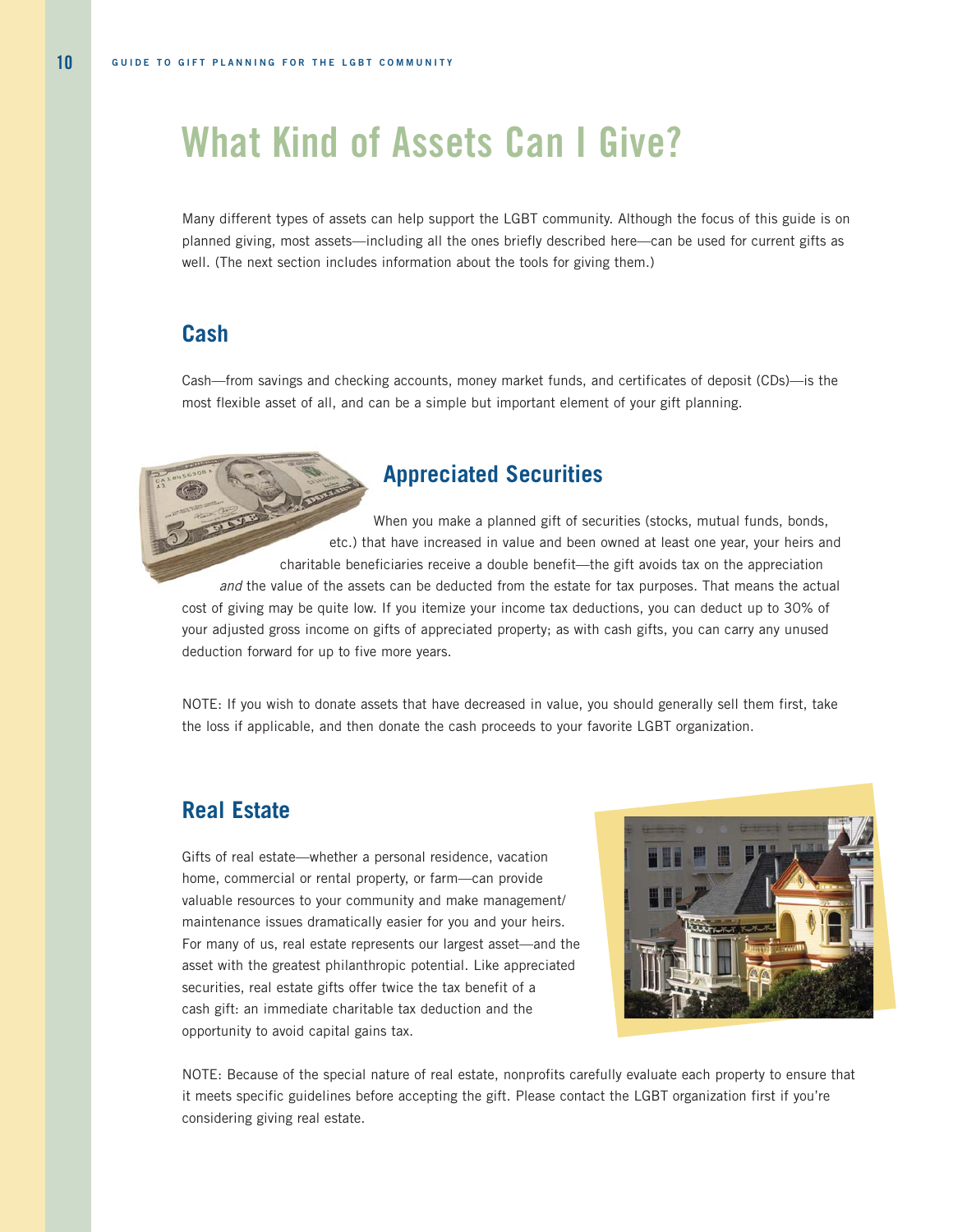## **Retirement Accounts**

When you make an LGBT organization the designated beneficiary of your retirement fund, you avoid both income taxes and estate taxes (if applicable) that can be levied on this asset. Those taxes can total up to 70% of the account's value. By using a retirement account for a planned gift, the entire amount of the account goes to support the LGBT community.

## **Life Insurance**

If you have life insurance that you no longer need for another purpose, you can use it to make a future gift at a limited immediate cost by redesignating the beneficiary as an LGBT organization. Some life insurance gifts entitle you to an immediate tax deduction.

## **Closely Held Stock**

You can also make gifts of closely held stock, which is privately owned and not publicly traded. Please note that if you are considering a gift of closely held stock, it's important that you make the gift before you enter into any written agreement with either the corporation or a potential purchaser.

## **Personal Property**

Gifts of personal property—such as books, art, furniture, jewelry, musical instruments, coins, and stamps—may also be donated to an LGBT nonprofit whose mission you support. Special rules apply for these donations, so it's important to talk with the organization's staff beforehand (whether contributing the gifts now or through your estate).

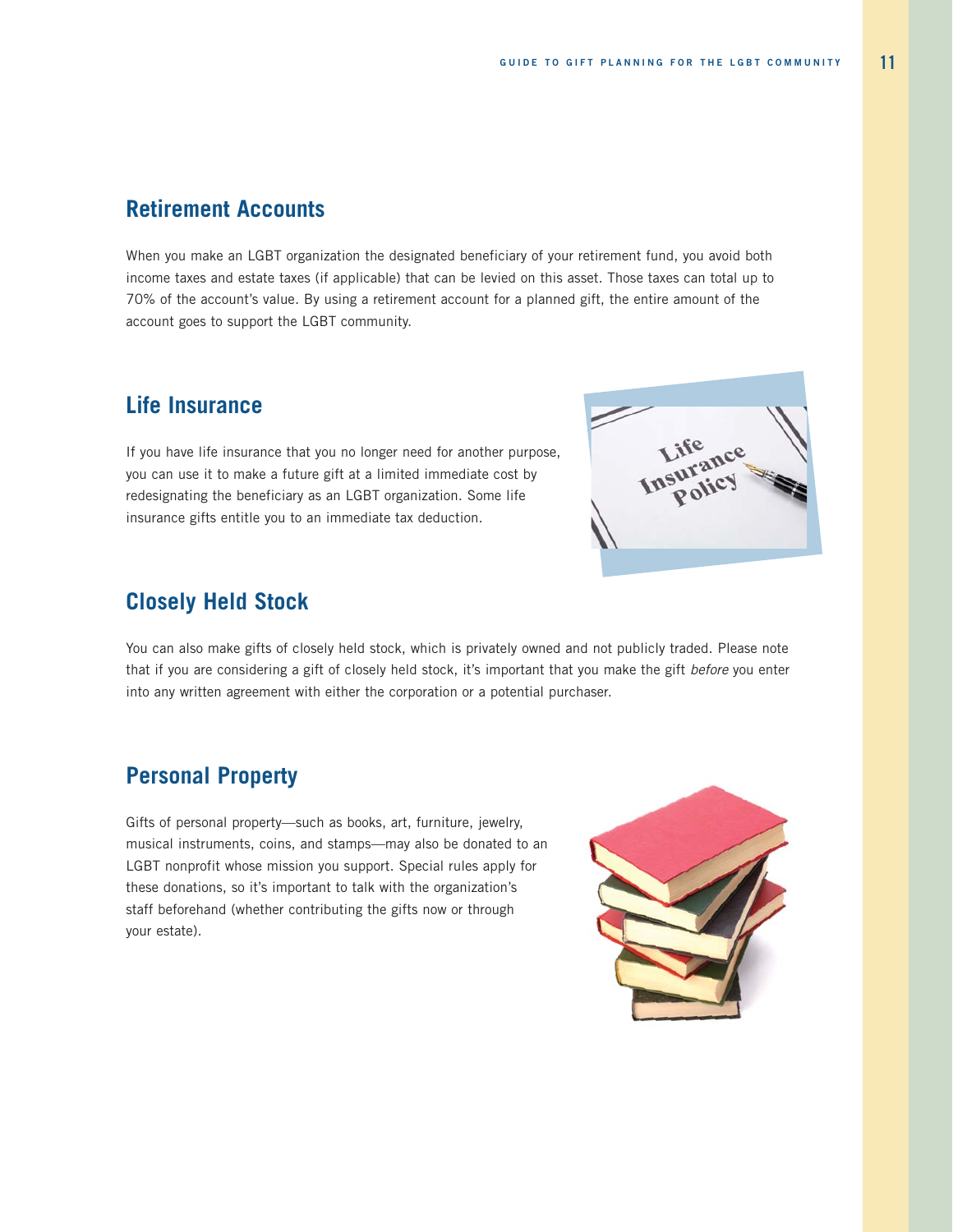## **What Tools Can I Use to Make a Planned Gift?**

This section gives more details about various ways you can make planned gifts:

- Bequests
- Testamentary donor-advised funds
- Retirement fund gifts
- Life insurance gifts
- Charitable remainder trusts
- Charitable lead trusts
- Real estate gifts

As always, be sure to consult an attorney in preparing legal documents. Horizons Foundation staff is also available to answer questions that you or your advisor may have and to assist with planning ideas.

## **Bequests**

A bequest is simply a provision in your will or living trust that gives the beneficiary organization a percentage of your estate, specific dollar amounts, or particular assets. As described on page six, a bequest can be an outright gift, "spend-down" gift, or endowed gift. A bequest to a nonprofit is not subject to estate taxes, and you can deduct up to 100% of your charitable planned gifts (unlike income taxes, where there are deduction limits).

For this type of gift, it's essential that you have a will or living trust, which lets you decide exactly how your property will be distributed, rather than defaulting to the government's plan. You can even make a contingent bequest, which makes your gift dependent on the occurrence of a specific event (for example, if an intended beneficiary predeceases you).

### **WHAT ARE THE BENEFITS?**

- A will or living trust lets you remember important causes and institutions as part of your legacy, in addition to providing for your partner, friends, and others that the law leaves out.
- A carefully drafted will or living trust may significantly reduce the administrative costs and tax liability associated with distributing your property after your death.
- A living trust can save time in distributing your assets to your heirs.
- A living trust also lets you state how you want your financial and other affairs handled, should you become incapacitated.
- By making an endowed gift, you can leave a legacy to the LGBT community that will continued to help people for generations after you are gone.3
- You can modify a will or living trust over the years to reflect your changing interests and circumstances.

3 If you want to create a restricted gift for a specific purpose (for example, a scholarship), Horizons Foundation recommends a minimum endowment of \$100,000 to ensure its long-term effectiveness.

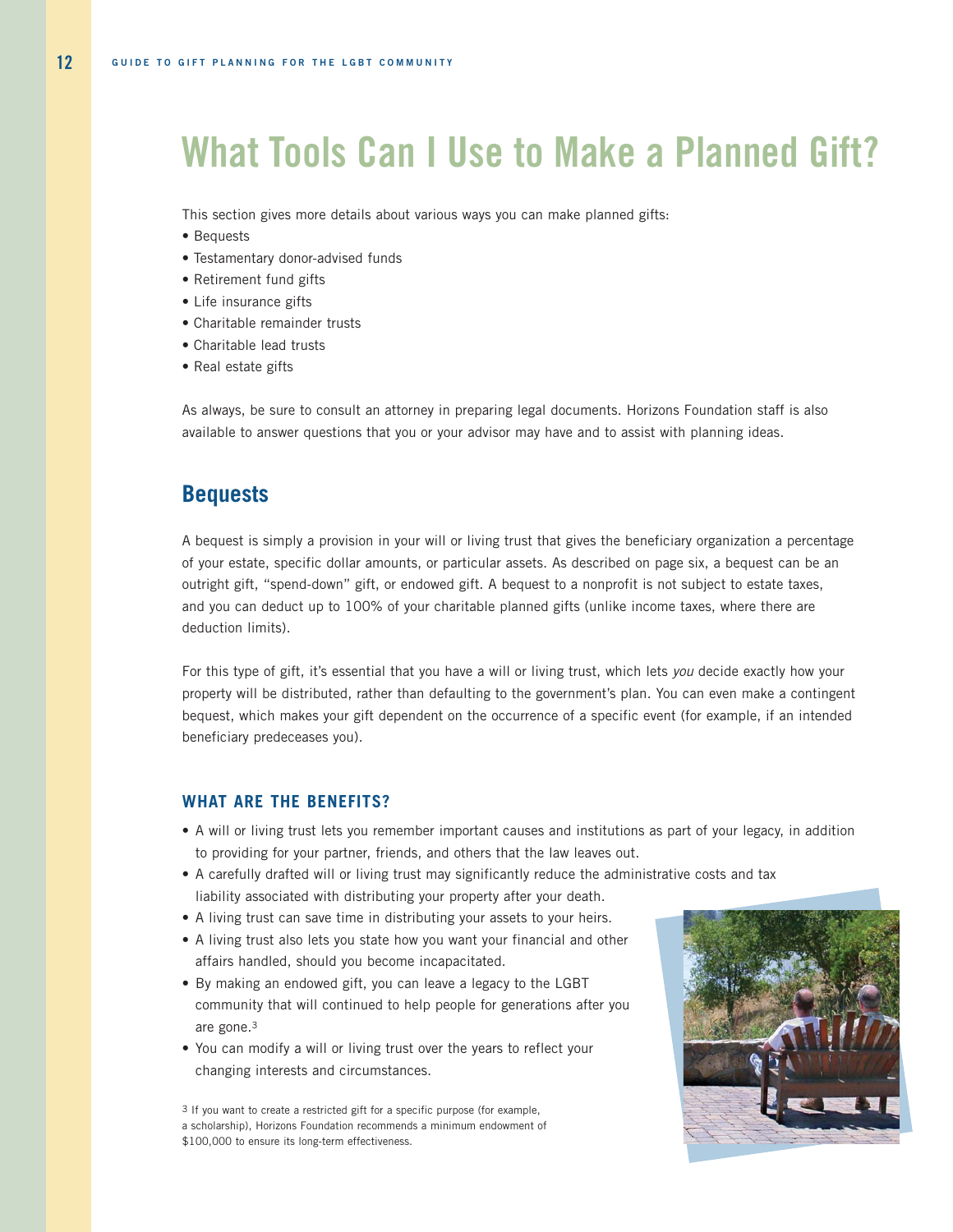### **EXAMPLE: CARRYING ON THE CARING**

**As a healthcare worker, Betty has dedicated her life to helping others, and she wants to continue caring for her community after she dies. In her will, she sets aside 50% of her estate for her two nephews, 10% to a women's health clinic, 10% to an HIV/AIDS organization, 10% to her college alma mater, and 20% to Horizons' LGBT Community Endowment Fund, earmarked for health-related issues. The earnings from the endowed gift will fund health-related grants year after year.**

### **SAMPLE LANGUAGE FOR BEQUESTS**

Below are examples of language you can use for different types of bequests. Horizons Foundation and/or your professional advisors can also help you incorporate language that provides for specific interest areas.

| Percentage of your estate | "I give __% of my estate to [Organization], located in [City, State], for its<br>general charitable uses and purposes."<br>(Using a percentage allows your charitable plans to remain proportionate to<br>the value of your assets if they change.) |
|---------------------------|-----------------------------------------------------------------------------------------------------------------------------------------------------------------------------------------------------------------------------------------------------|
| <b>Fixed amount</b>       | "I give \$____ to [Organization], located in [City, State], for its general                                                                                                                                                                         |
| of money                  | charitable uses and purposes."                                                                                                                                                                                                                      |
| Real estate or            | "I give [description of the property, including exact location] to                                                                                                                                                                                  |
| other property            | [Organization], located in [City, State], for its general charitable uses<br>and purposes."                                                                                                                                                         |
| <b>Residual bequest</b>   | "I give the residue of my estate to [Organization], located in [City, State],                                                                                                                                                                       |
|                           | for its general charitable uses and purposes."                                                                                                                                                                                                      |
|                           | (The residue is the amount remaining in an estate after other specified gifts                                                                                                                                                                       |
|                           | have been made.)                                                                                                                                                                                                                                    |

You can also include contingent bequests, where gifts are made only under certain conditions (for example, if an heir predeceases you).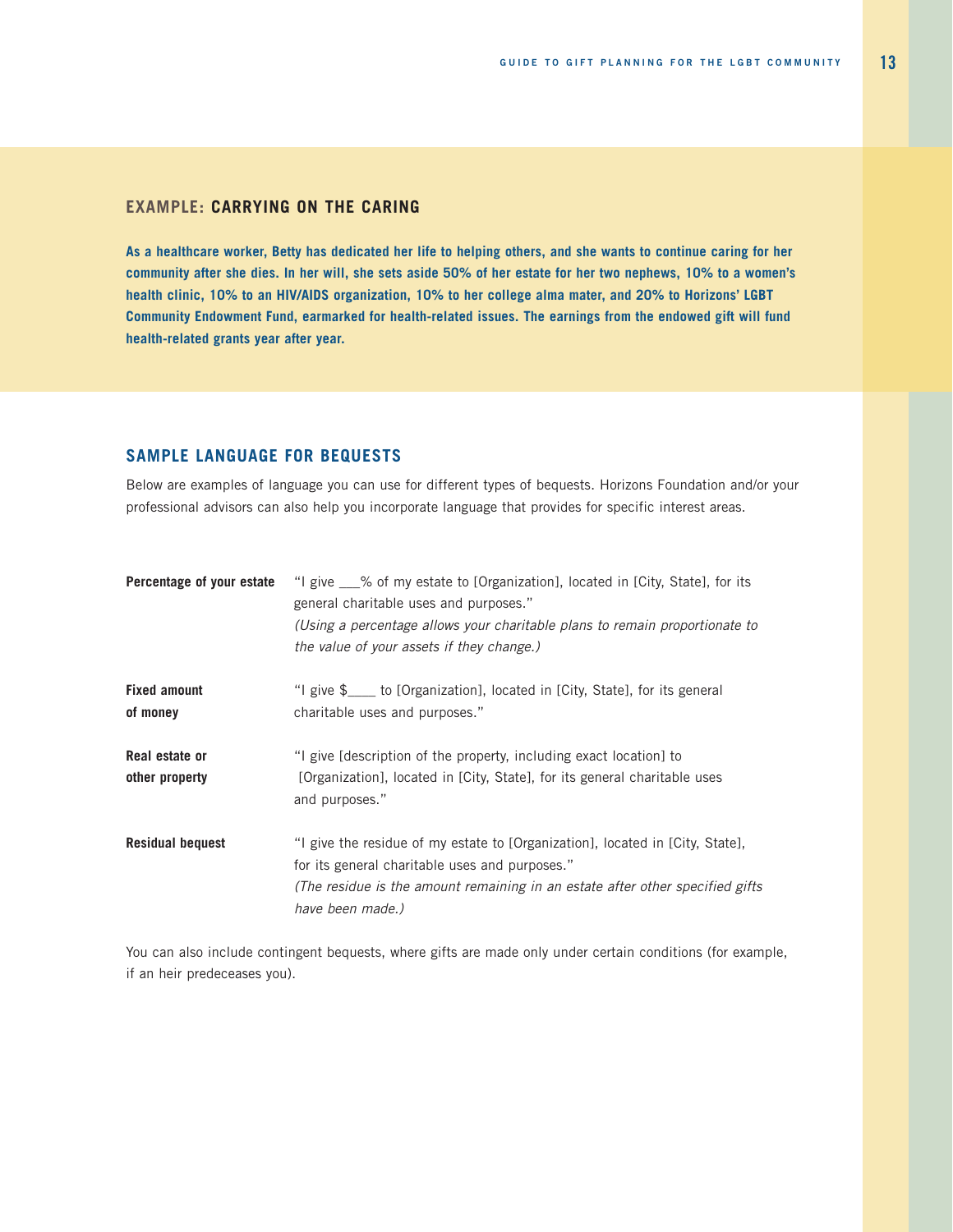## **Testamentary Donor-Advised Funds**

A donor-advised fund (DAF) is a simple vehicle created by a charitable gift that allows donors to receive immediate tax benefits and recommend grants to qualified nonprofits from the DAF. For estate-planning purposes, you can create a testamentary DAF at Horizons Foundation, either during your life or in your estate plans. As the donor, you can recommend how you would like these funds used by filling out a short recommendation form with the foundation. That form is kept on file until assets are distributed from the estate; your recommendations then guide what grants are made from the DAF.

### **WHAT ARE THE BENEFITS?**

- A testamentary DAF makes it easy to make gifts to several organizations or issue areas.
- You can change the beneficiaries of your testamentary DAF simply by completing a new form.
- You can have multiple types of assets go to your testamentary DAF.

### **EXAMPLE: TAKING CARE OF BOTH FAMILY AND COMMUNITY**

**Sam and Alfred are leaving their estate to their children, but they wanted to be sure to designate something for the LGBT community as well. They realized they could use one of their IRAs to establish a testamentary donor-advised fund at Horizons Foundation. They direct the foundation to use most of the money for nonprofits working with LGBT families, entrusting the selection of specific organizations to Horizons' expertise in the LGBT community. The couple also directs a specific gift to the theater group where they met. All of the grants are made once Sam and Alfred's estate has settled.** 



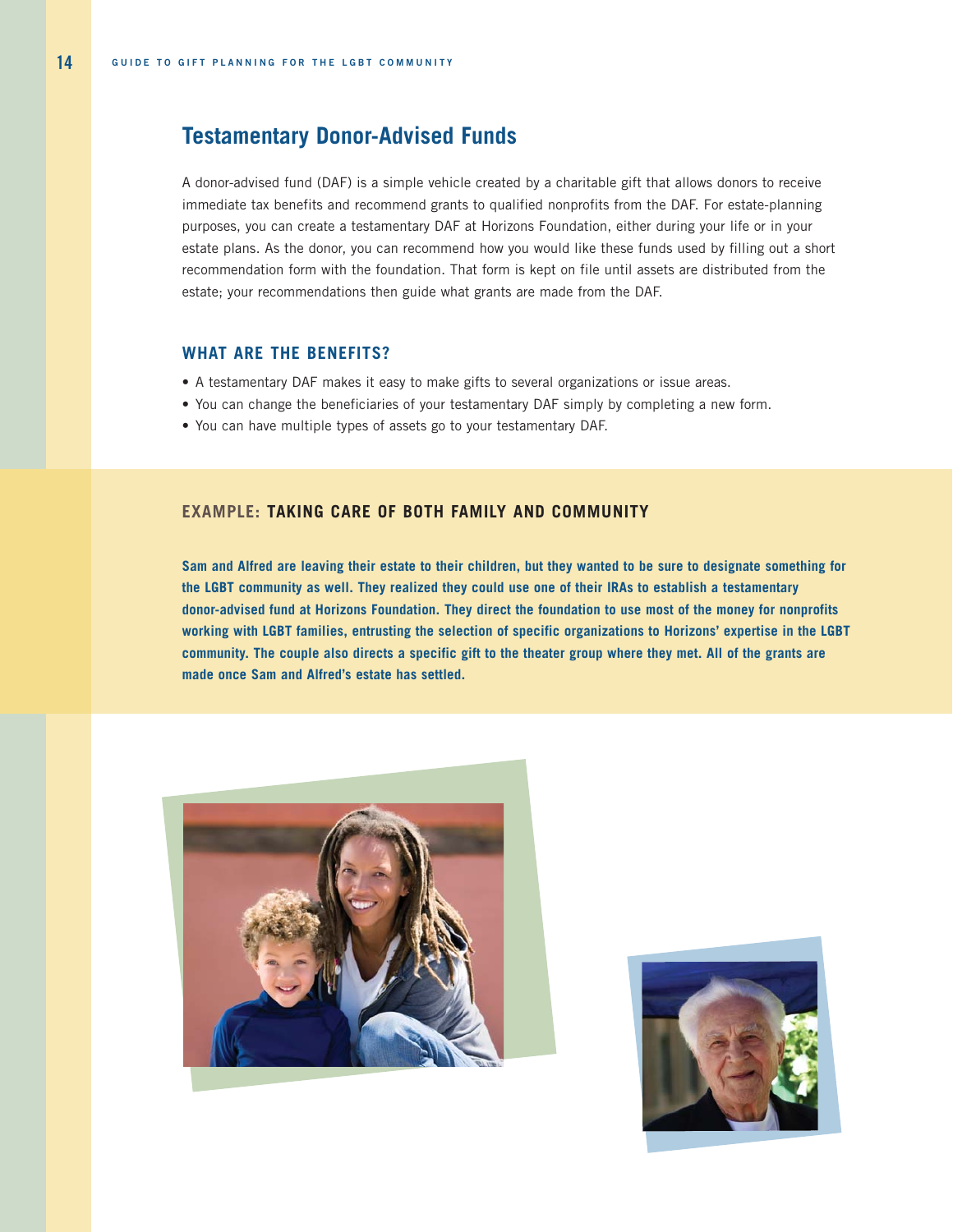## **Retirement Fund Gifts**

Wherever you fall on the wealth spectrum, you may want to consider naming an LGBT nonprofit as a beneficiary of your retirement plan.4 It's easy to do and can make the most of the money you've saved.

Because both estate *and* income taxes are levied on retirement plan assets, your heirs might be left with just a fraction of the original amount of a tax-deferred retirement plan. Even if your estate won't be liable for estate taxes, your heirs will still pay income tax at your highest tax rate. You can leave other assets to loved ones at a lower tax cost and use the retirement plan to benefit the community.

When you name an LGBT organization you care about as a beneficiary of your IRA, 401(k), 403(b), or other qualified retirement plan, the money passes as whole dollars to the nonprofit. As with other planned gifts, you have the option to divide the funds from your retirement account among personal and/or charitable beneficiaries.

#### **WHAT ARE THE BENEFITS?**

- You'll ensure an efficient distribution of assets in your estate.
- Your heirs may avoid the double taxation of tax-deferred retirement assets from both income and estate taxes, which can range as high as 70%.
- Upon your death, your remaining plan assets are passed to the LGBT nonprofit tax-free.
- You leverage your ability to make gifts—your heirs get other gifts without tax liability and your favorite nonprofits are provided for in a way that benefits your overall estate.
- If you make an endowed gift, you'll leave a permanent legacy for the LGBT community.

### **EXAMPLE: ENDOWING JUSTICE**

**Roland is a lawyer who has volunteered for years with a civil rights organization that supports LGBT equality, from taking part in countless letter-writing campaigns to serving three terms on the board of directors. He designated the nonprofit as the beneficiary of his retirement fund, with the monies to be used to establish and endow a new LGBT Justice Fund at the organization. In addition to furthering the work that Roland has been so passionate about, the retirement fund gift will also reduce the taxes on assets he is leaving to his partner. The deferred income tax is never taken out by the government because the beneficiary is a charitable organization**.

### **OPTIONS FOR RETIREMENT FUND GIFTS**

- Beneficiary Name an LGBT nonprofit as the beneficiary of your qualified retirement plan.
- Partial beneficiary Name an LGBT nonprofit as the beneficiary of a portion of your remaining plan assets, along with other beneficiaries.
- Contingent beneficiary Name an LGBT nonprofit as a contingent beneficiary of your retirement plan, meaning the organization will receive your retirement assets only if your primary beneficiary is deceased or if s/he decides then to let the nonprofit receive the asset.

4 If you are married and/or in a registered domestic partnership in California, the benefits from your retirement plan are considered community property and cannot be given away without the consent of your spouse/partner. Please check with an estate planning attorney to ensure that any such gifts to nonprofits are handled properly.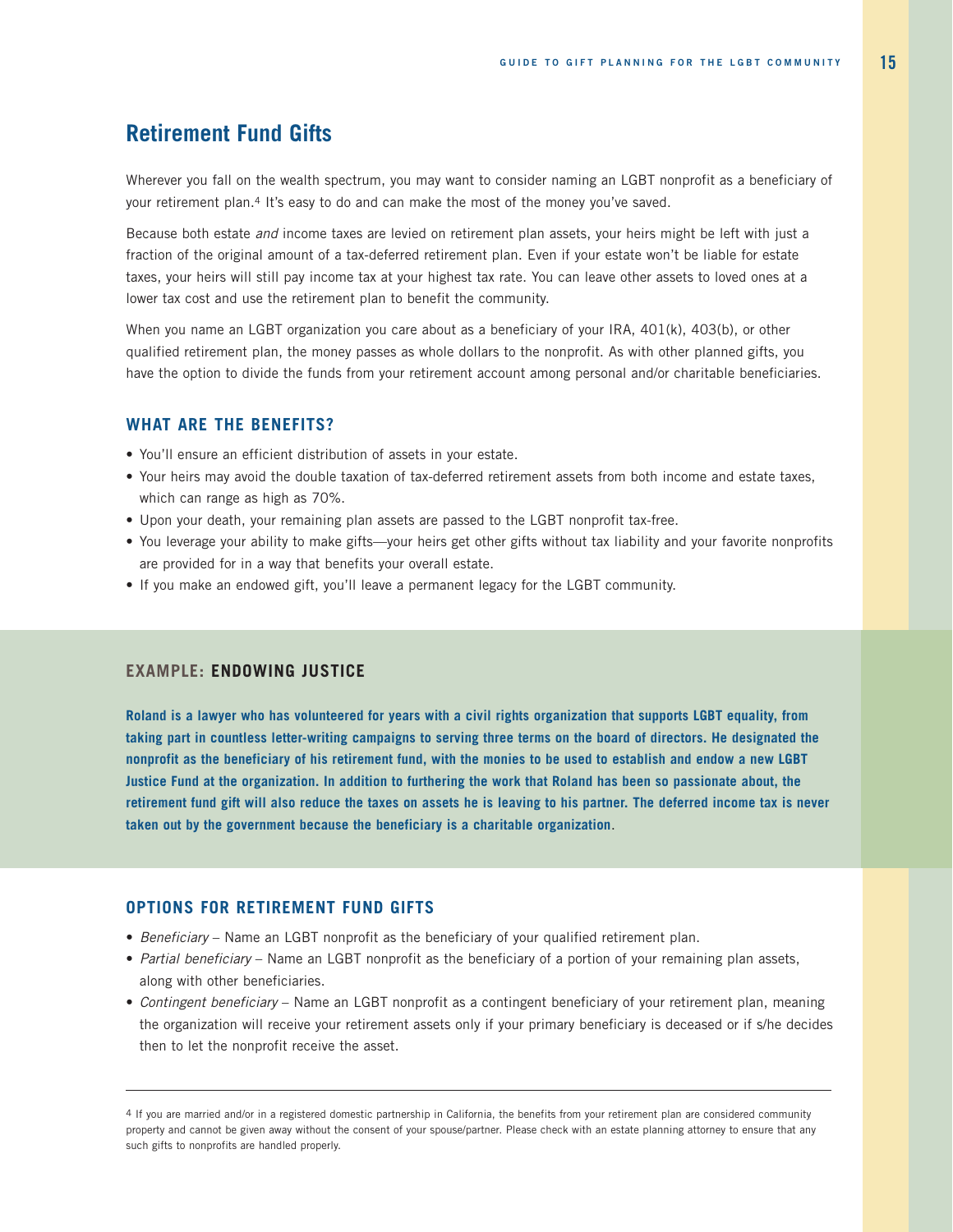## **Life Insurance Gifts**

Sometimes, life insurance is no longer needed for its original purpose—your heirs are grown, your partner is financially secure, or the policy is not needed to pay estate taxes. When you designate an LGBT nonprofit as the beneficiary of the policy, you can make an important future gift to the LGBT community while reducing income or estate taxes.5

### **WHAT ARE THE BENEFITS?**

- You may reduce your income or estate tax liability.
- You'll leave a legacy to the LGBT community.

### **EXAMPLE: INSURING THE LGBT COMMUNITY'S FUTURE**

**Now that Aisha and Jordan are in their 60s, with their children fully grown, the couple realized that they no longer needed some of the insurance policies they'd taken out while the children were their dependents. They decided to donate a fully paid-up policy to support bisexual programs at their local LGBT community center. Because the policy was already paid in full, they became entitled to a charitable tax deduction for the premiums they had paid over the life of the policy or the present cost of a comparable policy, whichever is less. When Aisha and Jordan told their neighbor Chuck about their plans, he was inspired to purchase a small policy to support the gay men's chorus he sang with. Because he named the nonprofit as the owner and irrevocable beneficiary, he could claim the annual premiums as a tax deduction.**

### **OPTIONS FOR LIFE INSURANCE GIFTS**

- Fully paid policies Donate the policy to your favorite LGBT nonprofit by irrevocably naming the organization as both the beneficiary and owner of the policy.
- Partly paid policies Donate the policy to an LGBT nonprofit. If you continue to pay the premiums, they're tax-deductible as well.
- New policies Purchase a new policy and name an LGBT nonprofit as both the beneficiary and owner of the policy; all of the premium payments you give the nonprofit would be tax-deductible.
- Contingent beneficiary Name an LGBT nonprofit as a contingent beneficiary of your policy, meaning the organization will receive the insurance payout only if your primary beneficiary is deceased or if s/he decides then to let the nonprofit receive the payout.

<sup>5</sup> If you are married and/or in a registered domestic partnership in California, an insurance policy through your workplace is considered community property and cannot be given away without the consent of your spouse/partner. Please check with an estate planning attorney to ensure that any such gifts to nonprofits are handled properly.

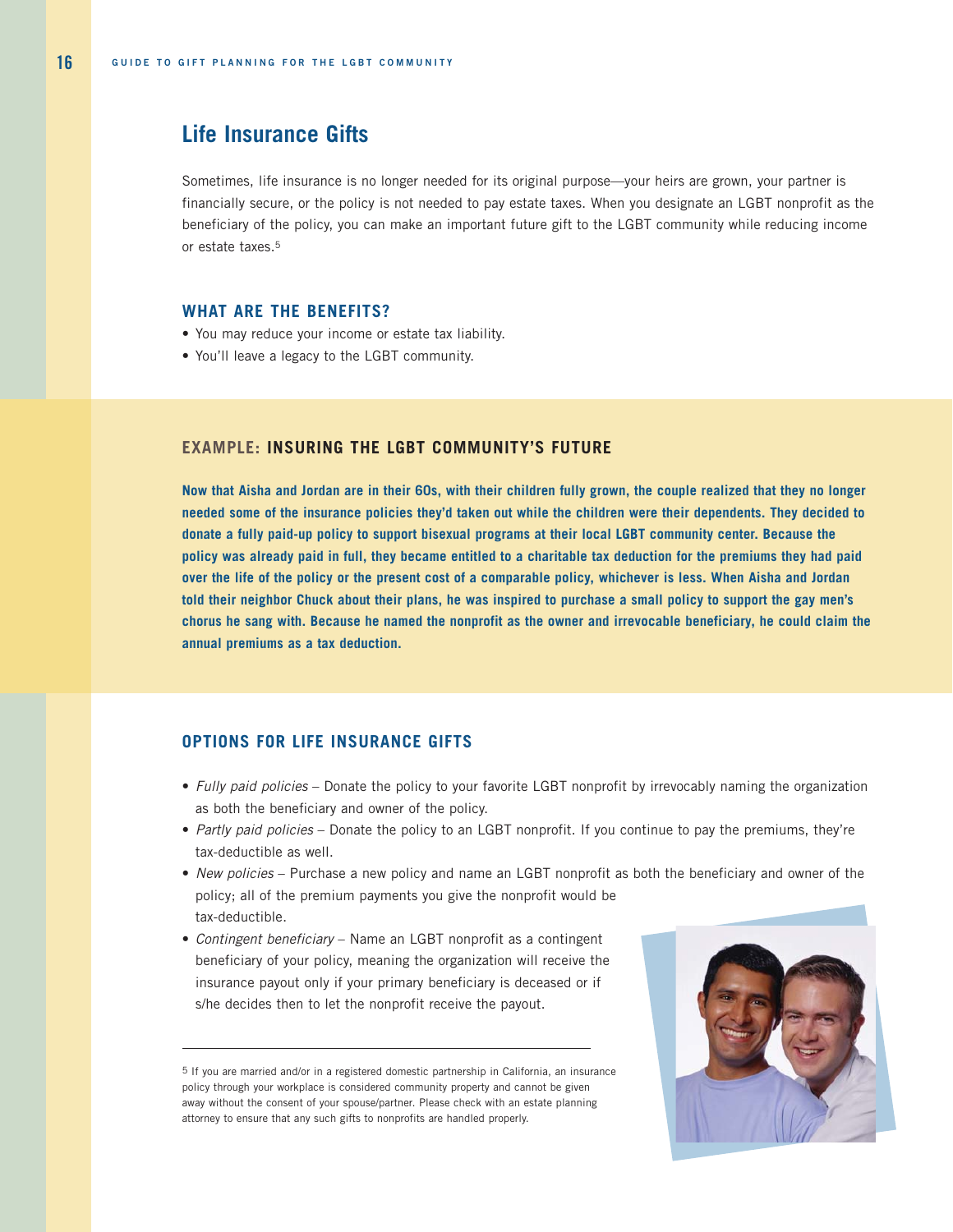## **Charitable Remainder Trusts**

You can make a significant gift to an LGBT organization whose work you find meaningful while preserving or even enhancing—your financial security through a special tax-advantaged life income trust, known as a charitable remainder trust (CRT). These widely used trusts are best for highly appreciated assets such as securities or real estate, and provide a great opportunity to create income streams from assets that aren't generating as much revenue as desired. What's more, at the end of the trust, you will have made a substantial gift to the community.

There are two kinds of CRTs: variable income and fixed income. Either of these can distribute income to you and/or your partner (or other beneficiaries) for life or for a set number of years. You can also create a CRT through your will or living trust. The gift functions in the same way as one created during your lifetime: your estate will receive a tax deduction for the value at the time of the gift, and your beneficiary(ies) will receive income for a specific number of years or for life. In each case, the trust remainder assets then go to the LGBT nonprofit.

One of the most important benefits of all life income trusts is that they can be customized to meet your specific financial, tax, and estate planning needs. Please note, though, that once made, gifts to CRTs are irrevocable. Also, because each trust is individually tailored, CRTs almost always require a minimum contribution of \$250,000 (depending on your choice of trustee).



### **WHAT ARE THE BENEFITS?**

- CRTs create (and possibly increase) income for you and become an important future gift for the LGBT community.
- You receive an immediate income-tax deduction for your charitable gift.
- You avoid any capital gains tax on the assets used to fund the trust and diversify your assets.
- Payments can begin immediately, or you can choose to defer them until later.
- CRTs may benefit multiple beneficiaries, providing support for yourself, your partner, your child(ren), or others who depend on you.
- You may reduce the taxes on your estate.
- The trust assets can receive professional management services.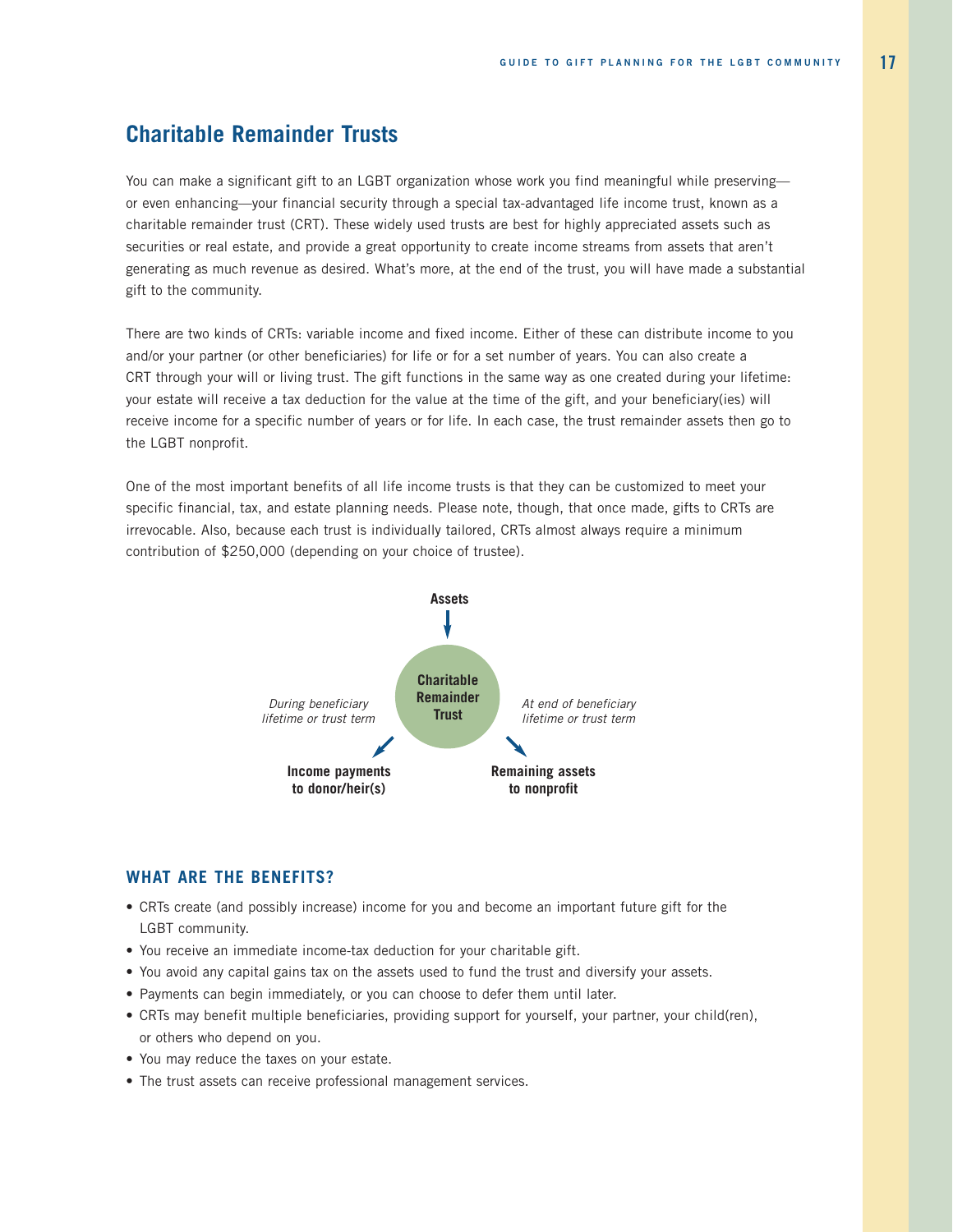#### **OPTIONS FOR CHARITABLE REMAINDER TRUSTS**

- Variable income (charitable remainder unitrust) A variable income trust pays out a percentage of the trust's assets. This results in income payments that rise or fall based on the annual value of the trust's assets. At the end of the beneficiary lifetime or the trust term, the remaining trust principal goes to the LGBT nonprofit(s) you designate.
- Fixed income (charitable remainder annuity trust) A fixed income trust generates an annual payment that is determined at the outset and never varies. At the end of the beneficiary lifetime or the trust term, the remaining trust principal goes to the LGBT nonprofit(s) you designate.
- Deferred charitable remainder trust If you don't need additional income now but do want it in later years, consider a deferred charitable remainder trust. In this option, income accrues until a future date that you specify. You'll still receive the income-tax deduction now and tax-free growth during the income deferral period.

You can use cash, securities, or other property (such as real estate) to set up a CRT. Using appreciated securities (stocks, bonds, mutual funds) or real estate is particularly attractive because you can benefit from capital gains tax savings. Often, you can increase your income when you contribute low-yielding assets that are then reinvested for higher return.

At least 10% of the CRT's assets must go to the nonprofit.

## **EXAMPLE**: **TAKING STOCK OF LGBT PROGRESS Variable Income (Charitable Remainder Unitrust)**

**Every year, Elissa takes part in the Dyke March and marvels at how far she has come since moving here after college. She cares deeply about the LGBT community and has decided to transfer shares of stock which she originally purchased many years ago for \$100,000—and which are now worth \$400,000—into a 5% unitrust. She is 67 years old.**

#### **The outcome:**

- **She receives a \$191,788\* income tax deduction.**
- **She avoids paying \$60,000\* in capital gains taxes, and that money is also reinvested to provide income to her.**
- **In the first year, she receives \$20,000 in income from the trust. (Future income will rise or fall with the value of the trust's assets.)**
- **At the end of the trust, the beneficiary nonprofit receives a substantial gift (the exact amount will depend on the length of Elissa's life and the payout percentage).**

\* Assumes an AFR of 3.4%, and combined state and federal capital gains rates of 20%. In this example, the person is not married or in a registered domestic partnership.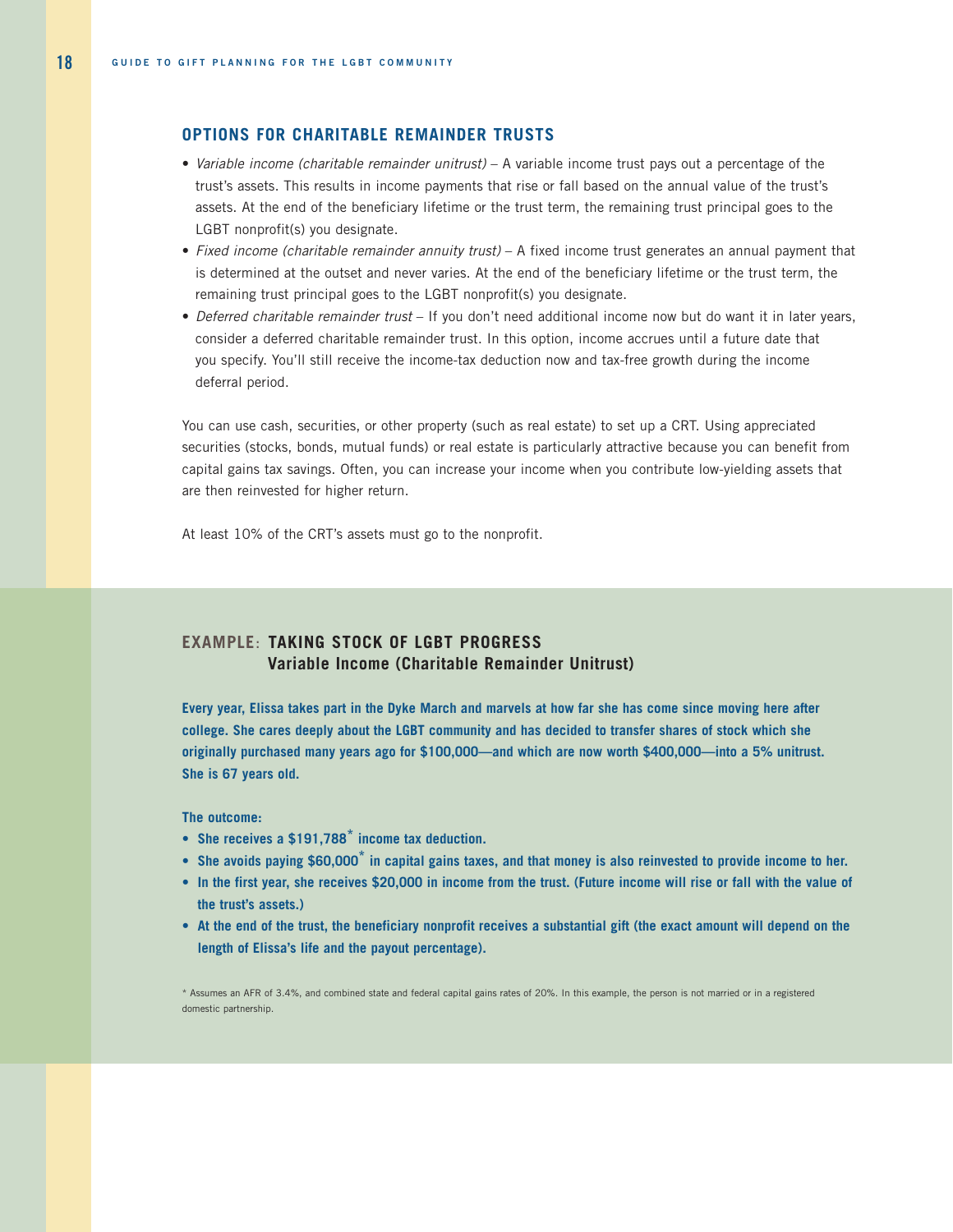## **EXAMPLE: BENEFITING MUTUALLY Fixed Income (Charitable Remainder Annuity Trust)**

**Marc is retired and would like to diversify his assets and receive predictable income. He is 72 years old. He's also very interested in supporting programs for LGBT people of color because he has always been proud of his Guatemalan heritage. He transfers \$375,000 in low-yielding mutual funds, which have a cost basis of \$40,000, into a 6% annuity trust. The trust will make income payments of \$22,500 to Marc—based on the initial trust value—for the rest of his life.**

**The outcome:**

- **Marc's annual income from these assets increases from almost nothing to \$22,500.**
- **He receives an income tax deduction of \$151,520.\***
- **He avoids paying \$67,000\*capital gains taxes.**
- **The beneficiary nonprofit receives a substantial gift at the end of the trust (the exact amount will depend on the length of Marc's life and the payout percentage).**

\* Assumes an AFR of 3.4%, and combined state and federal capital gains rates of 20%. In this example, the person is not married or in a registered domestic partnership.



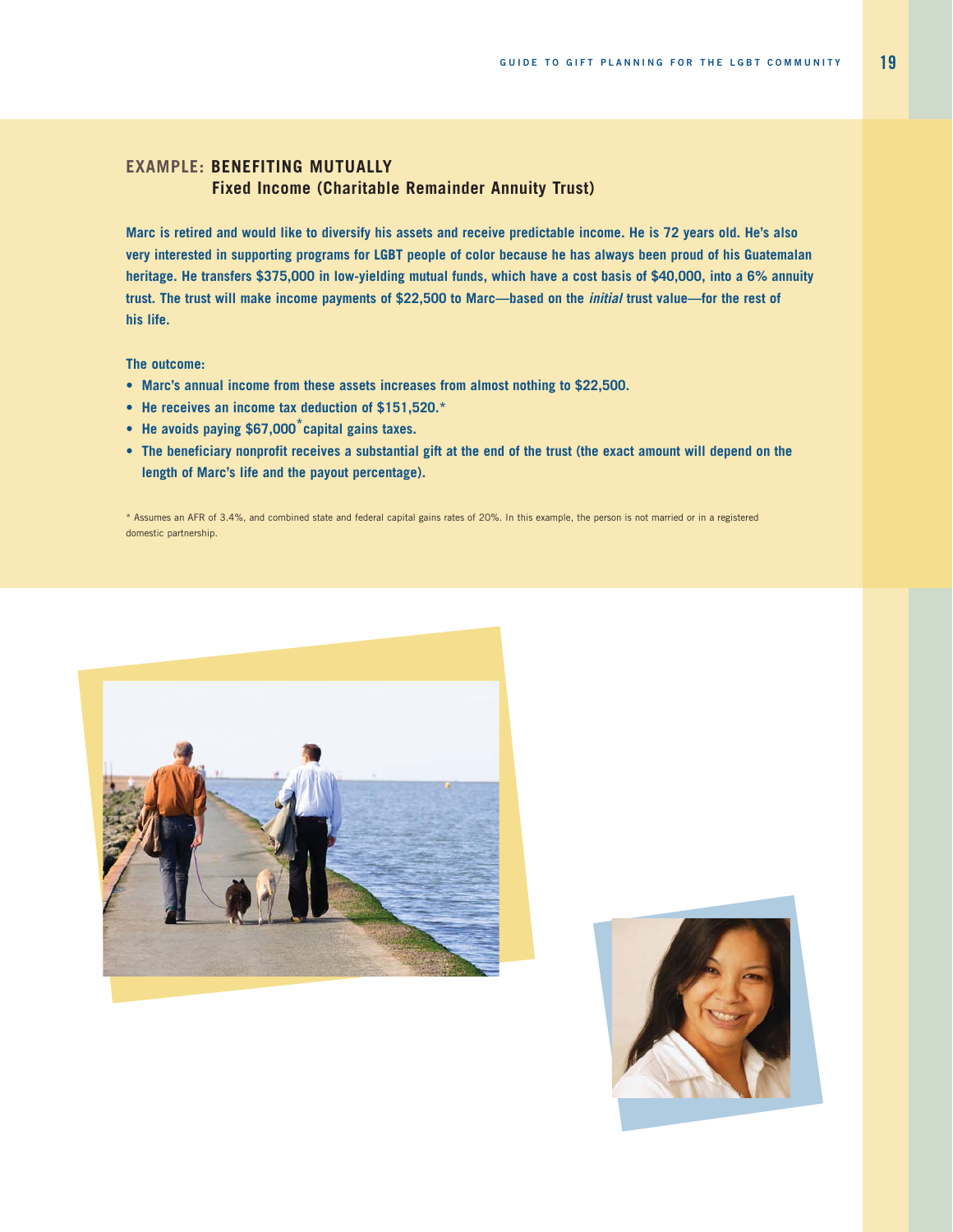## **Charitable Lead Trusts**

A charitable lead trust (CLT) can be an unusually powerful way to support the LGBT community that also benefits your heir(s). A CLT is often described as the reverse of a remainder trust (see above) and is best for low-basis assets. In a CLT, the donated assets are converted to income-producing assets—typically ones that have potential for appreciation. The assets are placed in a trust, which reinvests when appropriate, but there are no capital gains taxes. The LGBT nonprofit you select benefits by receiving an income stream for a fixed number of years. You also receive an income-tax deduction when you put the assets into the trust.

After the fixed period ends, the trust principal with any appreciation is returned to your chosen heirs. In addition to providing important income for the community organization, a charitable lead trust both reduces the gift or estate tax you pay and passes the remaining trust principal to your heirs.

Please note that CLTs almost always require a contribution of at least \$250,000 (depending on your choice of trustee).



### **WHAT ARE THE BENEFITS?**

- CLTs benefit both the nonprofit and your heirs, and can be funded during your lifetime or through your will.
- You'll receive an immediate income-tax deduction and reduce the gift or estate tax that may be owed.
- The trust assets can receive professional management services.

### **EXAMPLE: HOLDING A TEENAGER'S TRUST**

**Simon and Ben would like to leave a sizeable gift to Casey, a teenager they have mentored for several years at a program for transgender youth. Instead of making the gift through their estates, they decide to put \$300,000 into a charitable lead trust. The trust will make annual payments to the nonprofit where they met Casey at 6% of the amount used to fund the trust, or \$18,000. This amount is fixed for the term of the trust, which Simon and Ben set at 20 years. Because of the charitable component, they can avoid any gift taxes, and this asset would not be subject to estate taxes.** 

**At the end of 20 years, the youth organization will have received \$360,000 for their work with transgender teens, and Casey will receive \$300,000, or whatever amount remains in the trust (the exact amount depends on investment performance and the payout rate). Even if the trust assets grew over time, Casey would not owe any additional gift or estate tax when receiving the funds.**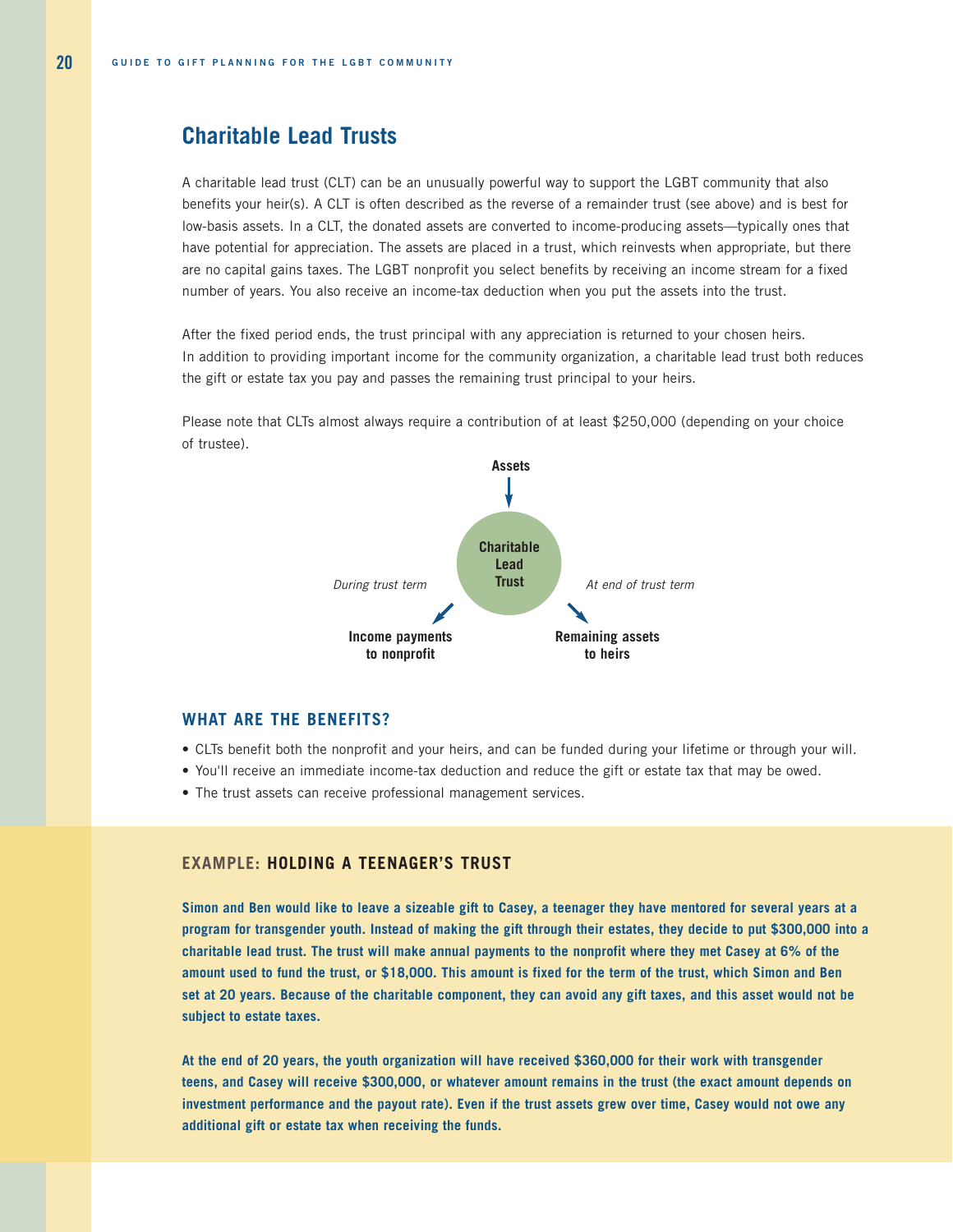## **Real Estate Gifts**

Gifts of real estate—particularly in the Bay Area—can provide significant resources to the LGBT community, while offering you benefits such as reducing your income tax liability, avoiding capital gains taxes on the property's appreciation, and relieving you or your executor of the burden of selling the property. For many of us, our home is our most valuable asset and can be the means of making very substantial gifts to the community.

You can give real estate outright, whether during your lifetime or through a will or living trust. An outright gift of real estate can be particularly useful when you have a property you no longer use or no longer want to bother with (for example, a rental property).

You can also give the property as a life estate gift, which means you retain the right to live in your home for life (during which time you're responsible for property taxes, insurance, and maintenance) and pass it to an LGBT nonprofit after your death. The advantage of this approach is that you can claim an immediate tax deduction for the value of the future gift, based on the property's full fair market value and your age or the age of other life tenant(s).

Another way to benefit your favorite LGBT nonprofit is through a "bargain sale" gift, which is part gift and part sale. You sell the property to your favorite nonprofit at a below-market rate and receive a charitable deduction for the difference between the sale price and the higher fair market value. In this way, you can keep part of any gains for your own support and still make a large gift to the LGBT community.

### **WHAT ARE THE BENEFITS?**

- You receive an immediate income-tax deduction.
- You avoid capital gains tax on the property's appreciation.
- The property avoids probate and is free of estate taxes (if applicable).
- You (or your executor) avoid the burden of selling the property.

### **EXAMPLE: FINDING A HOME FOR A GIFT**

**Now that Gina has retired, she wants to travel without worrying about a small rental property she owns. The building, purchased for \$150,000, is now valued at \$700,000. By giving the property to her favorite LGBT nonprofit, she'll receive a charitable income-tax deduction and avoid capital gains tax on the building's appreciation. She can take an income-tax deduction of up to 30% of her adjusted gross income and carry over the remainder for up to five years. Depending on Gina's income, she may wind up owing no income tax for the next five years.**

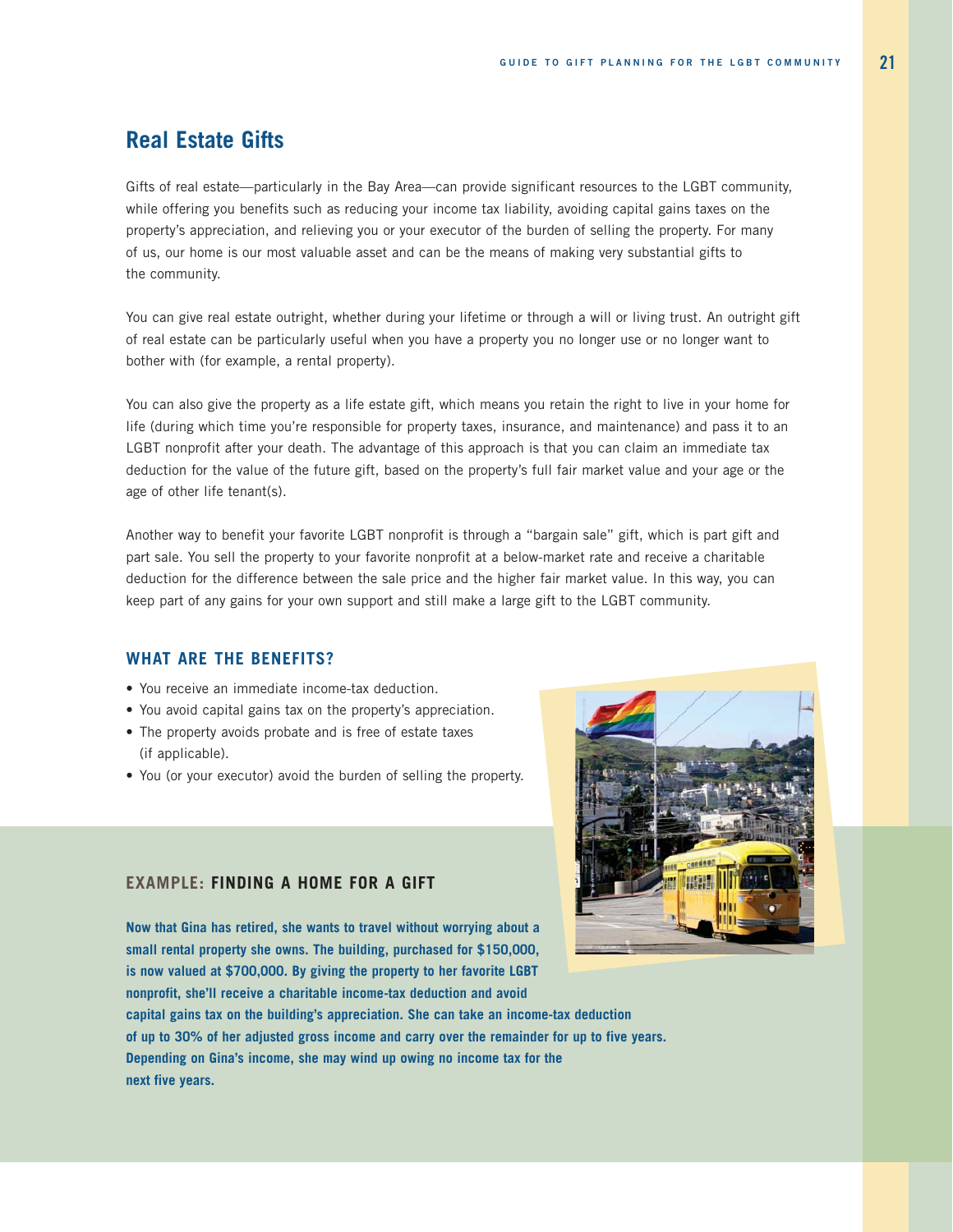## **OPTIONS FOR REAL ESTATE GIFTS**

Real estate gifts can be made through a number of planned-giving tools, including:

- Bequest You can leave a gift of real estate to an LGBT nonprofit through your will or living trust.
- Outright gift You can deed the property directly to your favorite LGBT organization.
- Retained life estate gift You retain the right to live in your home for life and pass it to your favorite LGBT nonprofit after your death. You can also designate other life tenants (such as your partner).
- Partial interest gift You may deed an "undivided fractional interest" of your property to an LGBT nonprofit. When the property is sold, the proceeds will be allocated proportionally to the nonprofit and any other owners. Such an allocation can affect the potential capital gains tax at sale.
- Charitable remainder trust You can transfer the property or a fractional interest in the property to a remainder trust. The property will then be sold and the proceeds reinvested to generate income.
- Charitable lead trust Income-producing real property may be placed in a lead trust. The income goes to the LGBT nonprofit(s) you designate for a fixed number of years, and afterwards, full ownership is transferred to your heirs at reduced transfer taxes and costs.
- Bargain sale gift You sell the property to the nonprofit at a below-market price and receive a charitable deduction for the difference between the sale price and the fair market value.



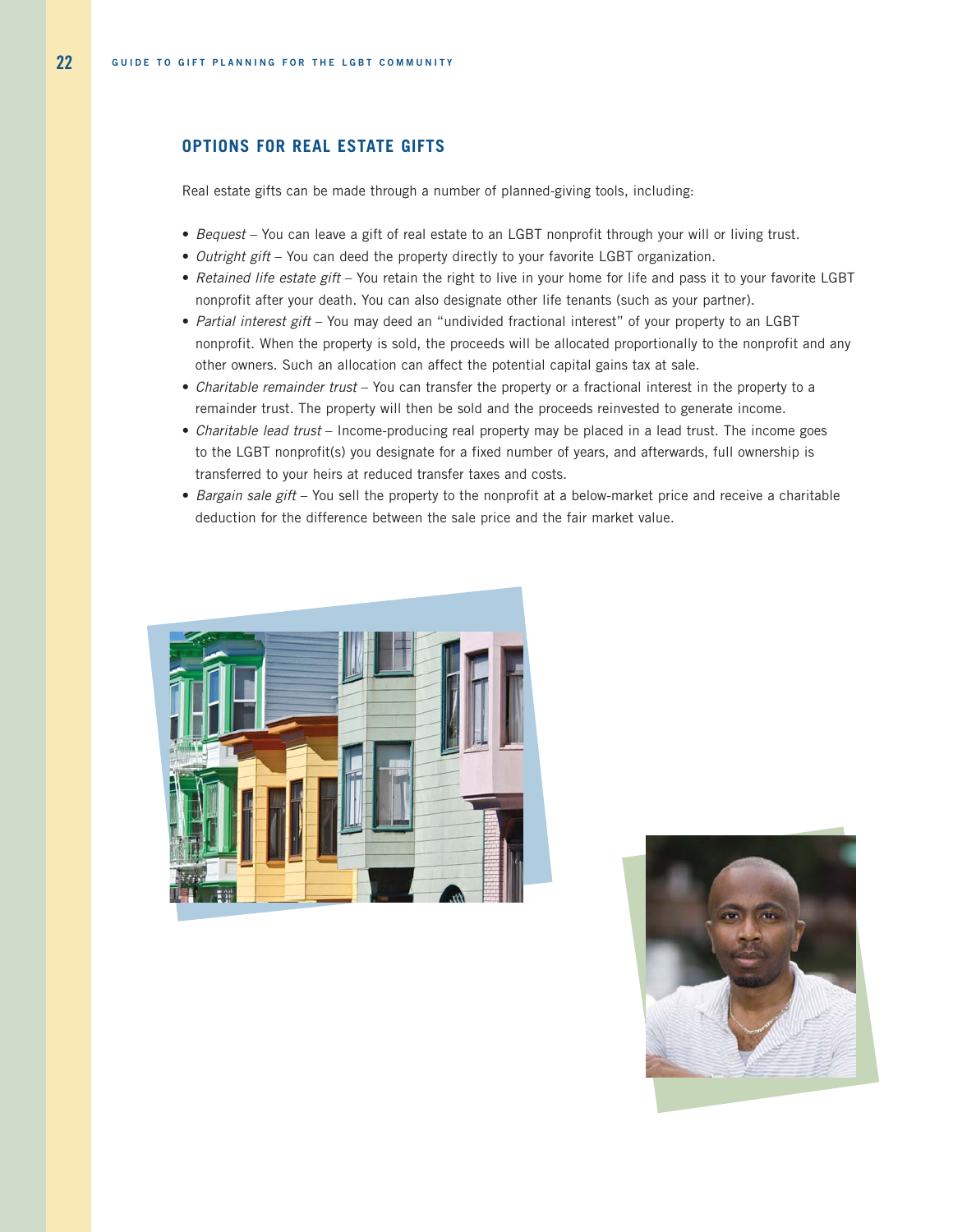## **What are My Next Steps?**

As you create your estate plans, there are many resources that can help you, including professional advisors (such as an attorney or financial planner), your friends, and community leaders you trust and respect. Horizons Foundation can also serve as an important resource—and while we are dedicated to the strengthening the LGBT community both now and for generations to come, we are equally committed to helping donors match their individual passions and dreams with gift plans that satisfy their goals.

## **Make a Plan**

**1.** Make an inventory of your assets. This should include a description of your retirement plan (including the value and the distribution options), the ownership of any life insurance policies, and descriptions of real estate and other property.



- **2.** Decide which people and nonprofits you would like to benefit from your estate. Think about what you would like your gifts to accomplish, whether you want to make outright or endowed gifts, and how comfortable you feel in predicting what our community will need in the future. You may find it helpful to write a brief statement of personal and charitable goals.
- **3.** Find an attorney who regularly drafts wills, trusts, and other estate plans for LGBT people. If you don't have an attorney, ask friends for references. You can also refer to the listings in Horizons Foundation's Directory of Professional Advisors for the LGBT Community. Most attorneys offer free consultations and can give you an estimate for drafting your estate plan.
- **4.** If you already have a will or living trust, consult an attorney to add a codicil/amendment that provides for your favorite LGBT nonprofit(s). A codicil or amendment is a simple, inexpensive way to make changes or additions to your will or living trust.

## **Talk with Your Advisor**

- **1.** Review your personal and charitable objectives with your attorney (or other professional advisor if you have one). You can also talk with Horizons Foundation staff, who work with donors to help them create meaningful legacies. Work together to define what you want your legacy gift(s) to accomplish at your favorite LGBT nonprofit(s).
- **2.** For real estate gifts, provide a preliminary description of the property. Because of the special nature of real estate, nonprofits carefully evaluate each property to ensure that it meets specific guidelines before accepting the gift.
- **3.** Talk about different planned gift options that might be most appropriate for you, including whether you wish to make the gift during your life or through your estate.
- **4.** In consultation with your advisor, select the alternatives that best suit your goals and assets.
- **5.** When appropriate, select a trustee to handle trust administration and investments. Your advisor or Horizons Foundation can assist you in finding the trustees that you feel are most appropriate.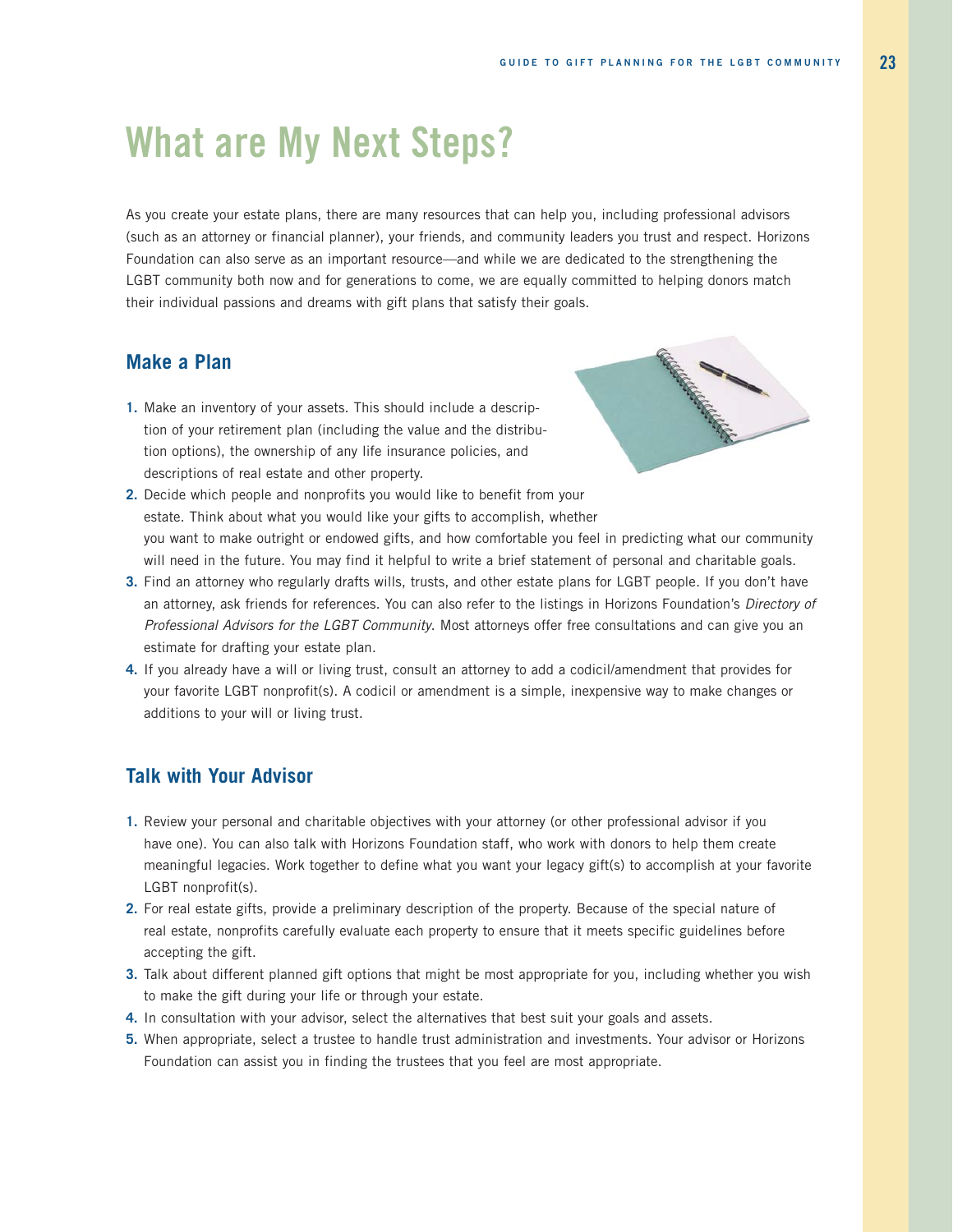## **Gather Information**

- **1.** Contact the nonprofits you wish to include and ask them to provide you with sample bequest language, legal names, and tax ID numbers. If you wish to receive acknowledgment for your planned gifts, tell the organizations about your commitment to them—your example may well inspire others.
- **2.** For retirement plans, request and complete a change of beneficiary form provided by your plan administrator and designate your favorite LGBT nonprofit as a beneficiary.
- **3.** For life insurance, contact your insurance agent or company for instructions on changing the ownership and/or beneficiary on your policy.
- **4.** Carefully review the materials and agreements that your attorney has drafted to fit your needs.

## **Follow Your Planning to Completion**

- **1.** Complete all the paperwork with your attorney needed for the planned gifts you've chosen. Store your copy in a safe place and review it periodically to keep it up-to-date with your circumstances.
- **2.** Optional: If you want to share the details with the nonprofit(s) included in your plans, provide them with copies of your will, trust, policies, and/or beneficiary designations. This can be done on a confidential basis as well.
- **3.** Where available and desired, receive recognition from the nonprofit(s) for your generous gift. Your gift helps encourage others to support the LGBT community in their estate plans.

## **Conclusion**

Gift planning is a profound opportunity to make a statement about all that you hold most dear—your loved ones, your passions, your community. The thought and care you put into making plans today will give you the peace of mind of knowing that your legacy will indeed reflect your life, your beliefs, and your values.

When you support your favorite LGBT nonprofits and/or Horizons Foundation's LGBT Community Endowment Fund, you'll also be part of a wider movement to meet the needs, secure the rights, and celebrate the lives of LGBT people for years to come. Your commitment and leadership can serve as a powerful inspiration to others.



Our history clearly demonstrates LGBT people's collective strength in overcoming seemingly insurmountable obstacles. Together, our collective generosity will help ensure that the LGBT community keeps making progress for generations.

Thank you very much for considering the community in your plans.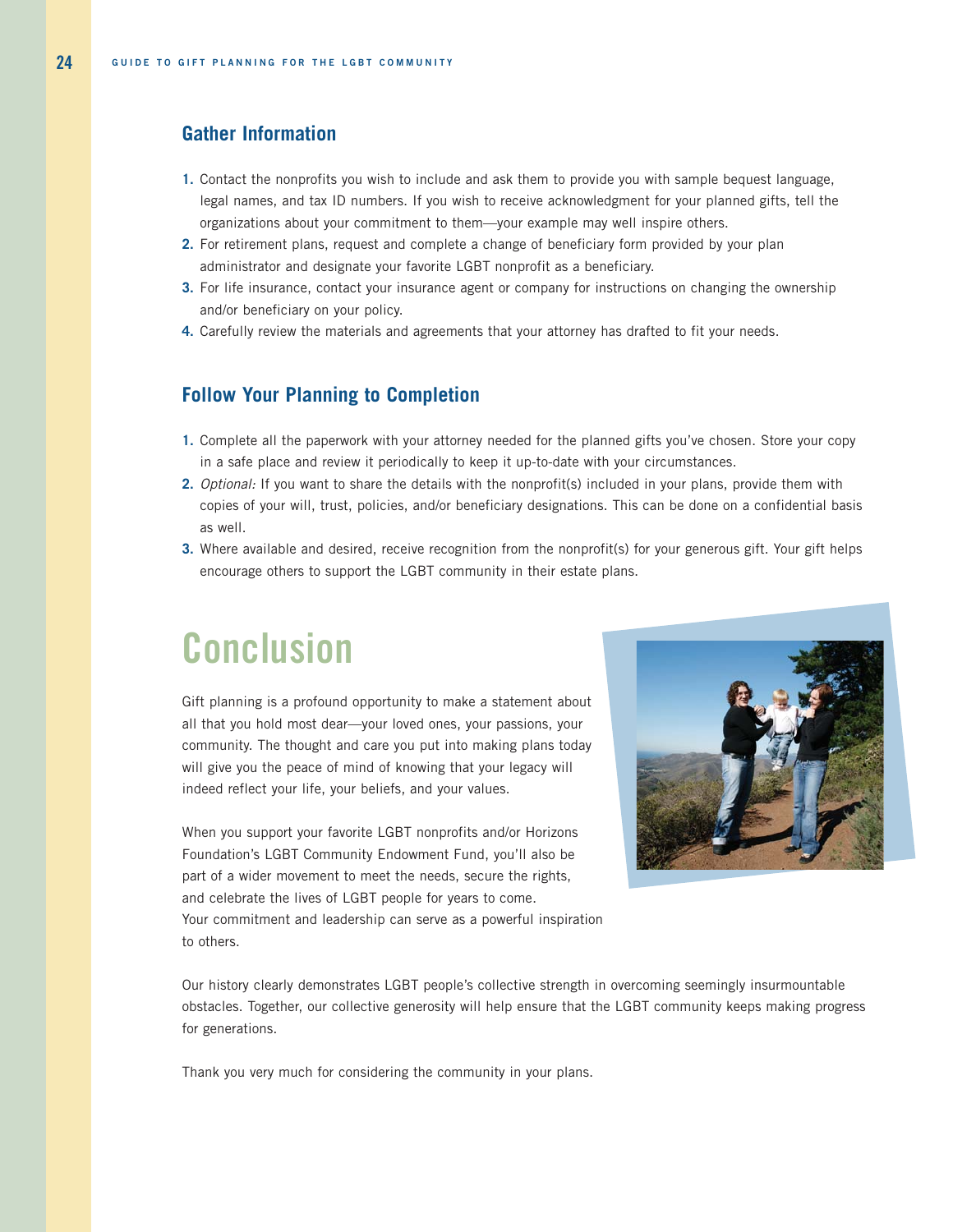Many thanks to Carol Pollock, Deb L. Kinney, Kris Hermanns, and Chris Kollaja for their invaluable contributions to this guide.

Horizons Foundation welcomes your feedback on this publication. We will produce updated editions in future years and will attempt to reflect the feedback we receive. Thank you.